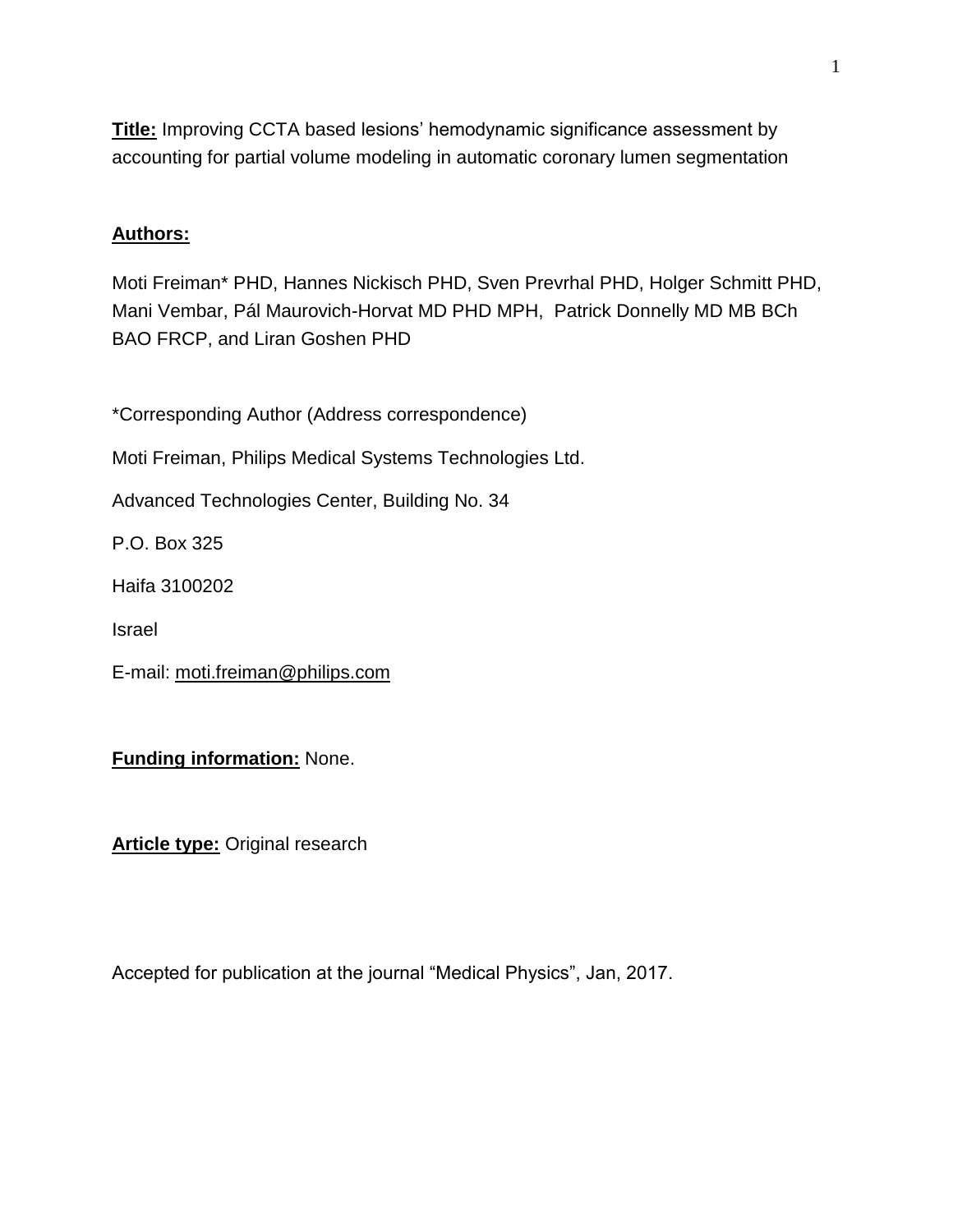#### **Abstract:**

*Purpose:* The goal of this study was to assess the potential added benefit of accounting for partial volume effects (PVE) in an automatic coronary lumen segmentation algorithm that is used to determine the hemodynamic significance of a coronary artery stenosis from coronary computed tomography angiography (CCTA).

### *Materials and methods:*

Two sets of data were used in our work: (1) multi-vendor CCTA datasets of 18 subjects from the MICCAI 2012 challenge with automatically generated centerlines and 3 reference segmentations of 78 coronary segments and (2) additional CCTA datasets of 97 subjects with132 coronary lesions, that had invasive reference standard FFR measurements. We extracted the coronary artery centerlines for the 97 datasets by an automated software program followed by manual correction if required. An automatic machine-learning based algorithm segmented the coronary tree with and without accounting for the PVE. We obtained CCTA based FFR measurements using a flow simulation in the coronary trees that were generated by the automatic algorithm with and without accounting for PVE. We assessed the potential added value of PVE integration as a part of the automatic coronary lumen segmentation algorithm by means of segmentation accuracy using the MICCAI 2012 challenge framework and by means of flow simulation overall accuracy, sensitivity, specificity, negative and positive predictive values and the receiver operated characteristic (ROC) area under the curve. We also evaluated the potential benefit of accounting for PVE in automaticsegmentation for flow-simulation for lesions that were diagnosed as obstructive based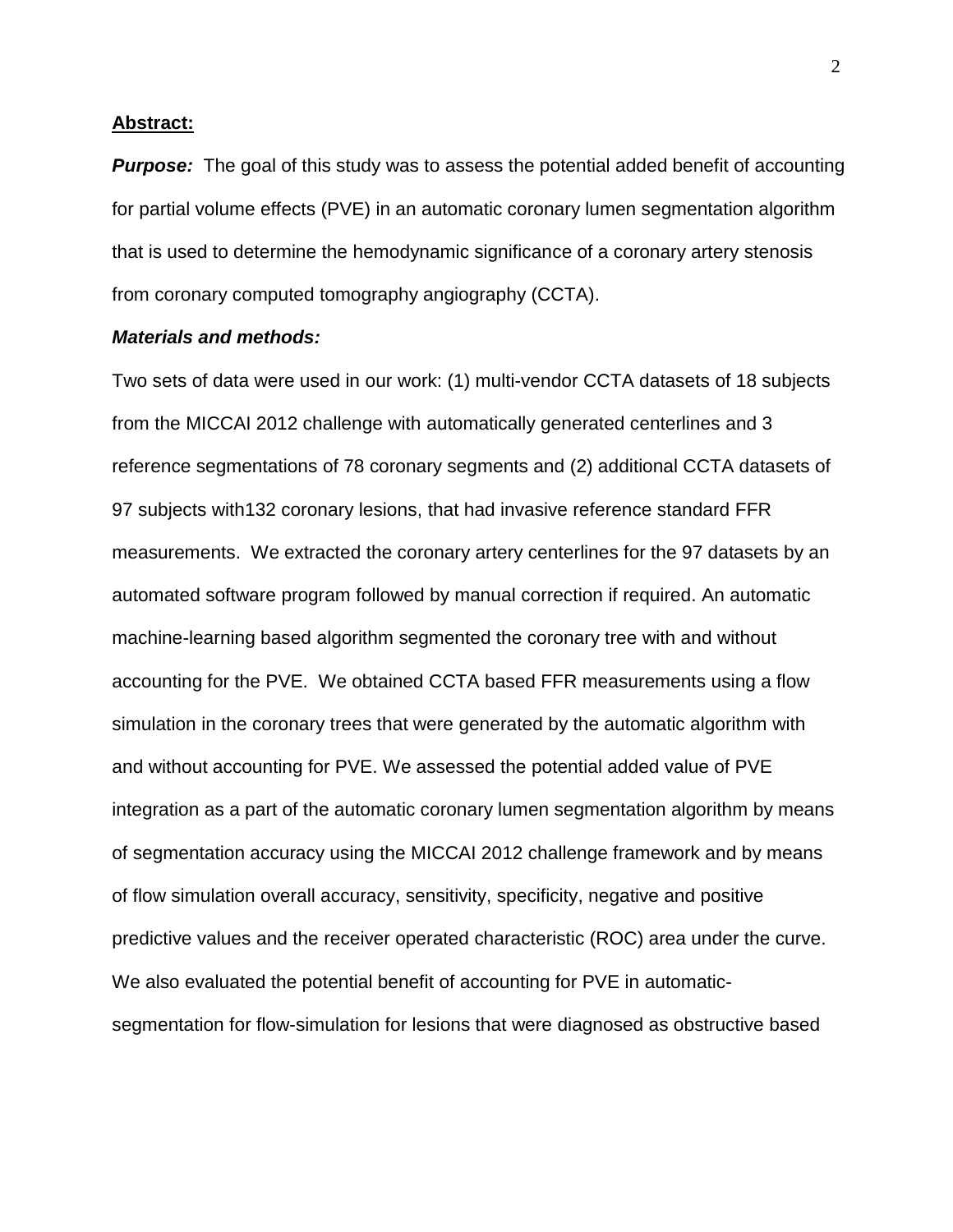on CCTA which could have indicated a need for an invasive exam and revascularization.

#### *Results:*

Our segmentation algorithm improves the maximal surface distance error by ~39% compared to previously published method on the 18 datasets from the MICCAI 2012 challenge with comparable Dice and mean surface distance. Results with and without accounting for PVE were comparable. In contrast, integrating PVE analysis into an automatic coronary lumen segmentation algorithm improved the flow simulation specificity from 0.6 to 0.68 with the same sensitivity of 0.83. Also, accounting for PVE improved the area under the ROC curve for detecting hemodynamically significant CAD from 0.76 to 0.8 compared to automatic segmentation without PVE analysis with invasive FFR threshold of 0.8 as the reference standard. Accounting for PVE in flow simulation to support the detection of hemodynamic significant disease in CCTA-based obstructive lesions improved specificity from 0.51 to 0.73 with same sensitivity of 0.83 and the area under the curve from 0.69 to 0.79. The improvement in the AUC was statistically significant (N=76, Delong's test, p=0.012).

**Conclusion:** Accounting for the partial volume effects in automatic coronary lumen segmentation algorithms has the potential to improve the accuracy of CCTA-based hemodynamic assessment of coronary artery lesions.

**Keywords:** Coronary CT Angiography, Coronary Artery Disease, Segmentation, Fractional Flow Reserve Simulation, Partial Volume Effect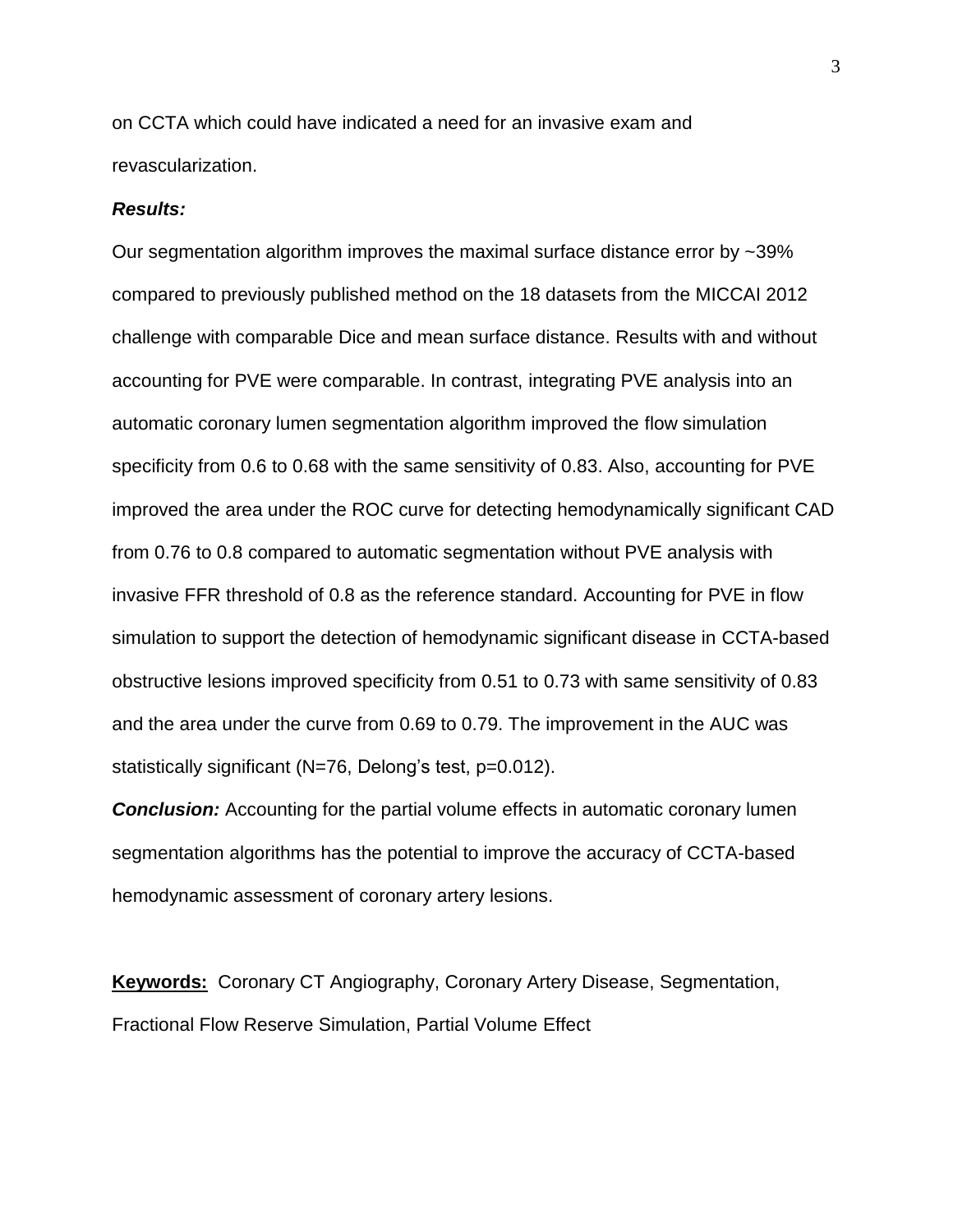## **1. Introduction:**

Coronary artery disease (CAD) is the single leading cause of death worldwide, accounting for 11.2% of all deaths globally in 2011. <sup>1</sup> Among the non-invasive tests available for patients with suspected CAD, Coronary Computed Tomography Angiography (CCTA) is a rapidly evolving technique to rule out CAD due to its high negative predictive value.<sup>2</sup> However, compared to other non-invasive functional tests available, CCTA provides mainly an anatomical characterization of the coronary lesions rather than an assessment of their hemodynamic significance.<sup>3</sup> Recent studies suggest that the hemodynamic significance of a CT coronary stenosis by means of Fractional Flow Reserve (FFR, i.e. the ratio between the pressure after a lesion and the normal pressure) can be assessed from CCTA data using flow simulations. Early reports have demonstrated that this strategy can improve the specificity of CCTA for the detection of CAD. 4–8

Non-invasive assessment of the hemodynamic significance of a coronary stenosis from CCTA requires a three-dimensional coronary tree model to perform flow simulation calculations. Such models are commonly generated by time-consuming manual refinement of automatic coronary lumen segmentation algorithm results. For example, Coenen et al.<sup>8</sup> report that the time required for semi-automatic coronary segmentation for flow simulation varies depending on the extent of atherosclerotic disease, with a range of 30-120 minutes per patient. This time-consuming semi-automatic segmentation step may therefore impede the routine clinical utilization of flow simulation as part of the CCTA exam.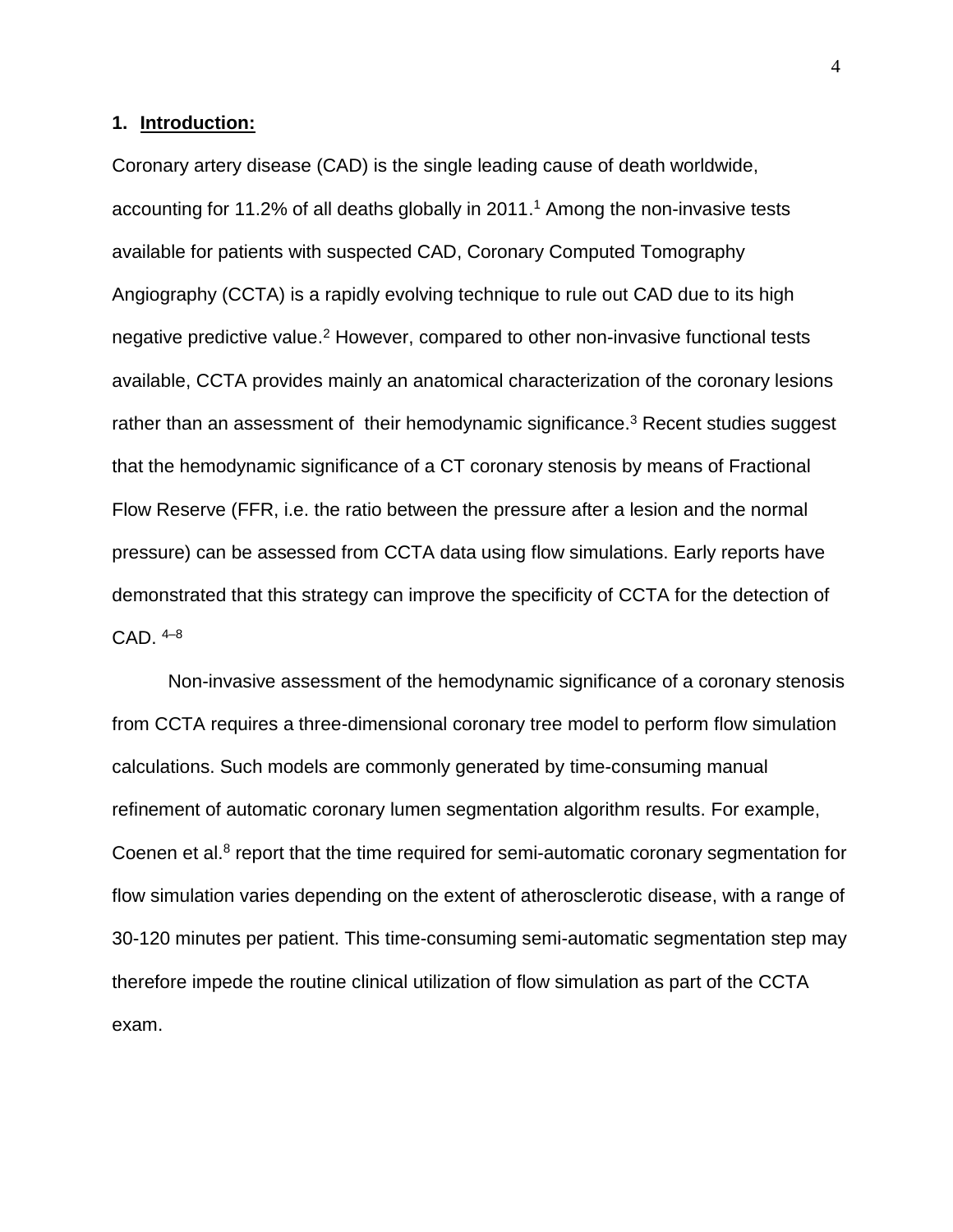The challenge of automatic coronary segmentation from CCTA in particular and vessel segmentation in general, were addressed by many researchers in the past few years.9–11 The publicly available MICCAI 2012 coronary segmentation challenge database<sup>12</sup> allows the comparison of multiple coronary lumen segmentation algorithms on the same basis.

Graph-based algorithms that incorporate some anatomical prior knowledge show promising results in segmentation of tubular structures. For example, Kang et al<sup>13</sup> show how to obtain a globally optimal surface of tube-like structures with validation on phantom CT images and Gopalkrishna et al<sup>14</sup> present an algorithm to segment the atrium wall by using globally optimal graph-based optimization. Specifically, Lugauer et al<sup>15,16</sup> obtained the best reported results on the MICCAI 2012 coronary segmentation challenge database<sup>12</sup> by combining a machine-learning based boundary detection, with a graph min-cut based optimal surface generation.

The MICCAI 2012 evaluation methodology was focused, however, on the anatomical agreement between the automatic and expert manual segmentations. <sup>11</sup> With current interest in hemodynamic significance assessment from CCTA, it is important to assess the impact of automatic segmentation performance on the CCTA-based hemodynamic significance assessment.

The accuracy of automatic coronary segmentation algorithms is dependent on the image quality of the final dataset and on the contrast attenuation between the lumen and the neighboring region which may include calcified and non-calcified plaque. In addition, overall image resolution can affect the accuracy of the automatic segmentation results. Specifically, the finite resolution of imaging scanners and blurring involved in the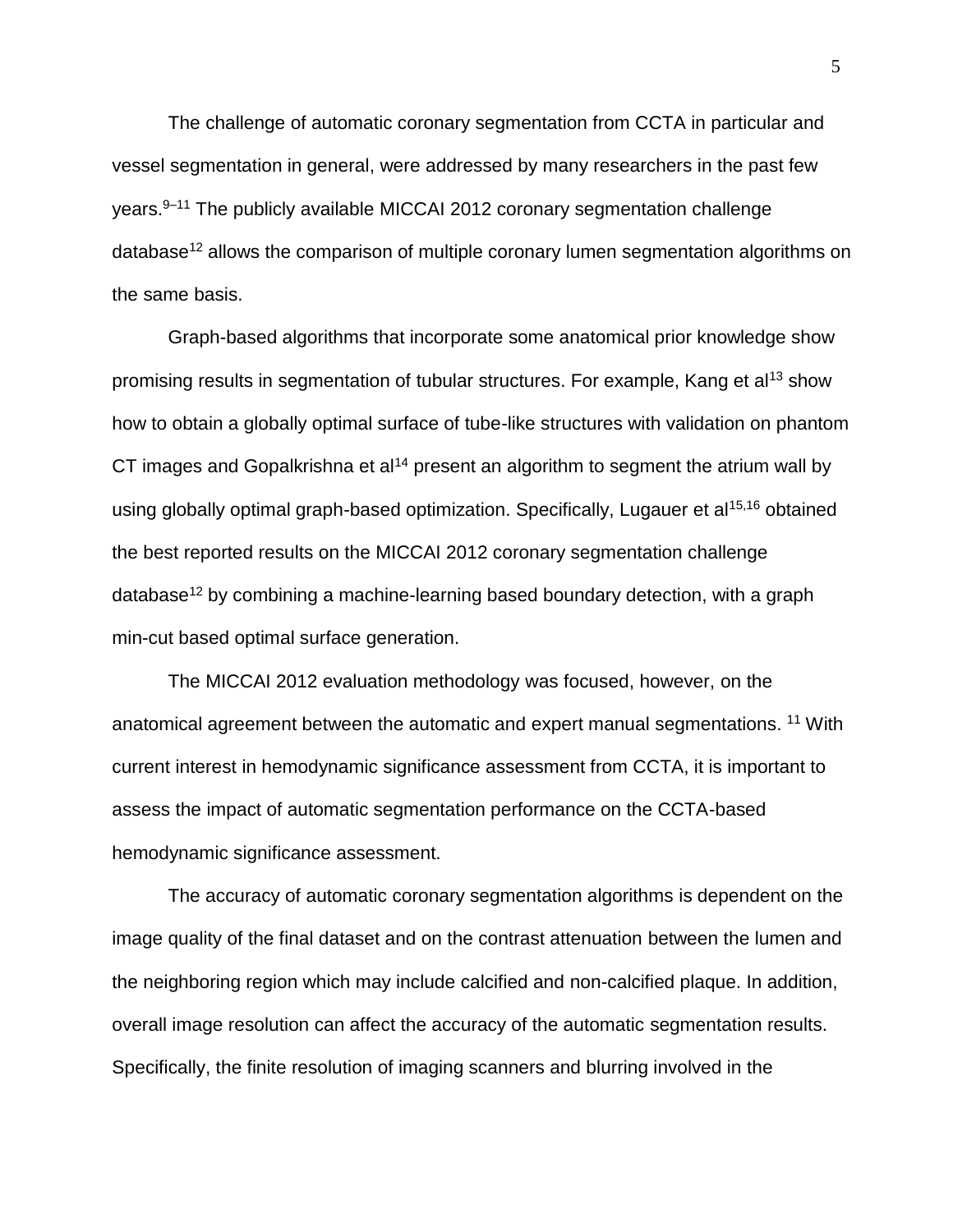reconstruction which are integrated into the overall system Point Spread Function (PSF) may lead to an overestimation of lumen area in vessels with small lumen diameter which is known as the partial-volume effect (PVE).<sup>17,18</sup> The result of the PVE-related overestimation of the lumen area may cause underestimation of the lesion's hemodynamic significance. Fig. 1 illustrates the effect of PVE on estimating vessel radius using full-width half maximum rule<sup>19</sup> on 2D vessel profiles with varying stenosis percentage due to the presence of non-calcified plaque.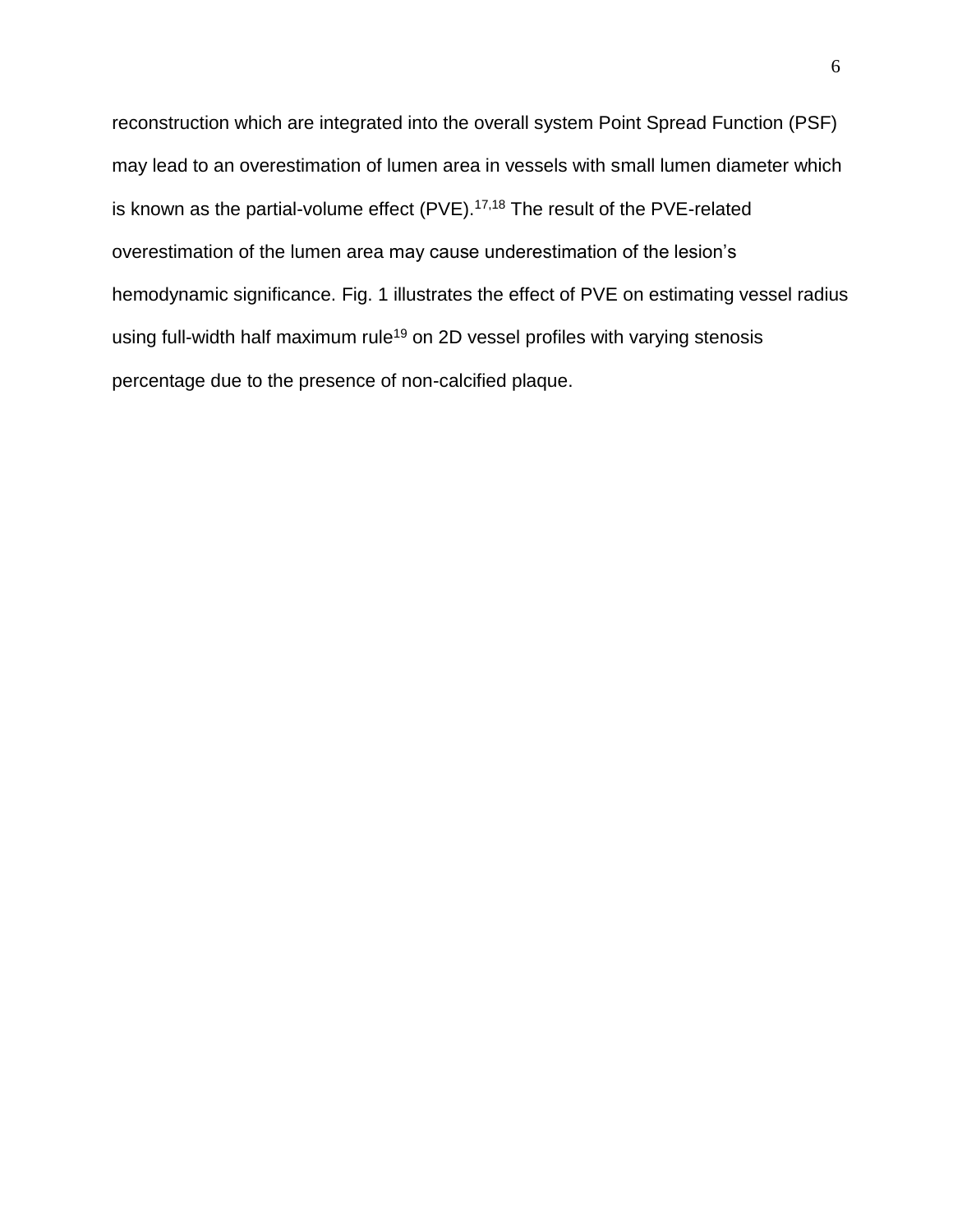

**Fig. 1:** The effect of PVE on estimating vessel radius using the full-width half maximum rule<sup>19</sup> on 2D vessel profiles with varying stenosis percentage due to the presence of non-calcified plaque. (a)The reference image, including ideal vessel profiles with varying stenosis percentage due to the presence of soft-plaque. (b) The reconstructed image, with the reference segmentation in green and full-width half maximum (FWHM) segmentation in red). Note the over-estimation of the lumen diameter due to the partial volume effect. (c) The vessel intensity profile. (d) The vessels cross-sectional intensity profile. The HU reduction in the centerline intensity profile can be used to determine locations that affected by partial volume effect.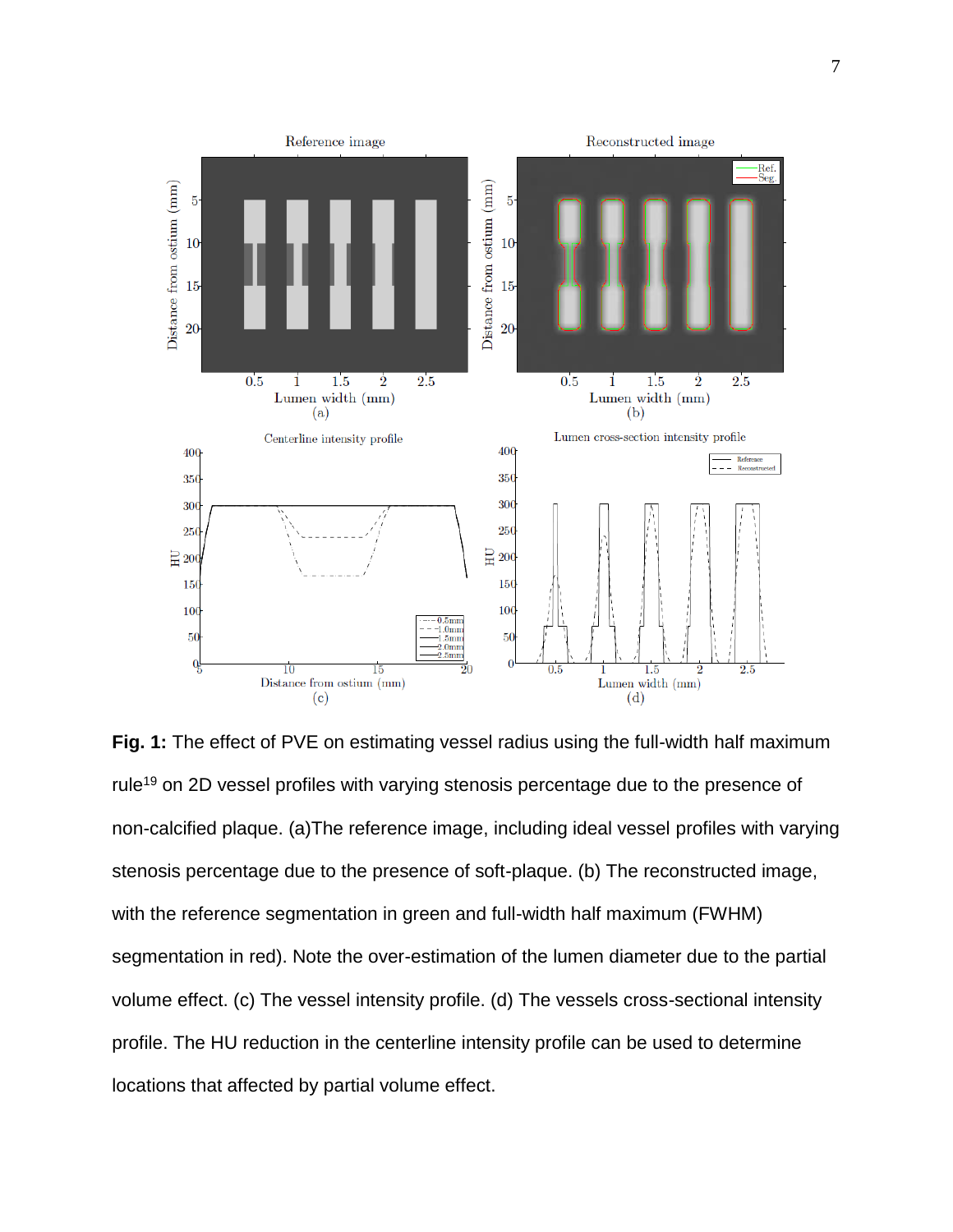Recently, a new automatic coronary lumen segmentation algorithm was presented at the SPIE 2016 Medical Imaging meeting by Freiman et al that accounts specifically for potential PVE in order to improve the performance of coronary lesions' hemodynamic significance assessment from CCTA data. <sup>20</sup>

The goal of this work was to assess the potential added value of accounting for the PVE by an automatic coronary segmentation algorithm in the assessment of the hemodynamic significance of a CT coronary stenosis by flow simulation.

## **2. Materials and methods:**

#### **2.A. Datasets:**

We used two data sets as follows.

The first dataset was the publicly available MICCAI 2012 coronary artery segmentation challenge database. The database consists of 48 CCTA datasets that were acquired from a representative selection of CAD symptomatic patients using several cardiac CT scanners from different vendors with varying protocols and reconstruction algorithms. Reference cross-sectional contours representing the lumen segmentation were annotated by three different experts. The first 18 are available for algorithm training while the remaining 30 datasets were for testing only. In addition, coronary centerlines were provided to initialize the segmentation. In all of our experiments with the MICCAI 2012 database we used the centerlines provided by the method of Goldenberg et al.  $21$ We refer the reader to <sup>11,12</sup> for a detailed description of the data and evaluation methodology.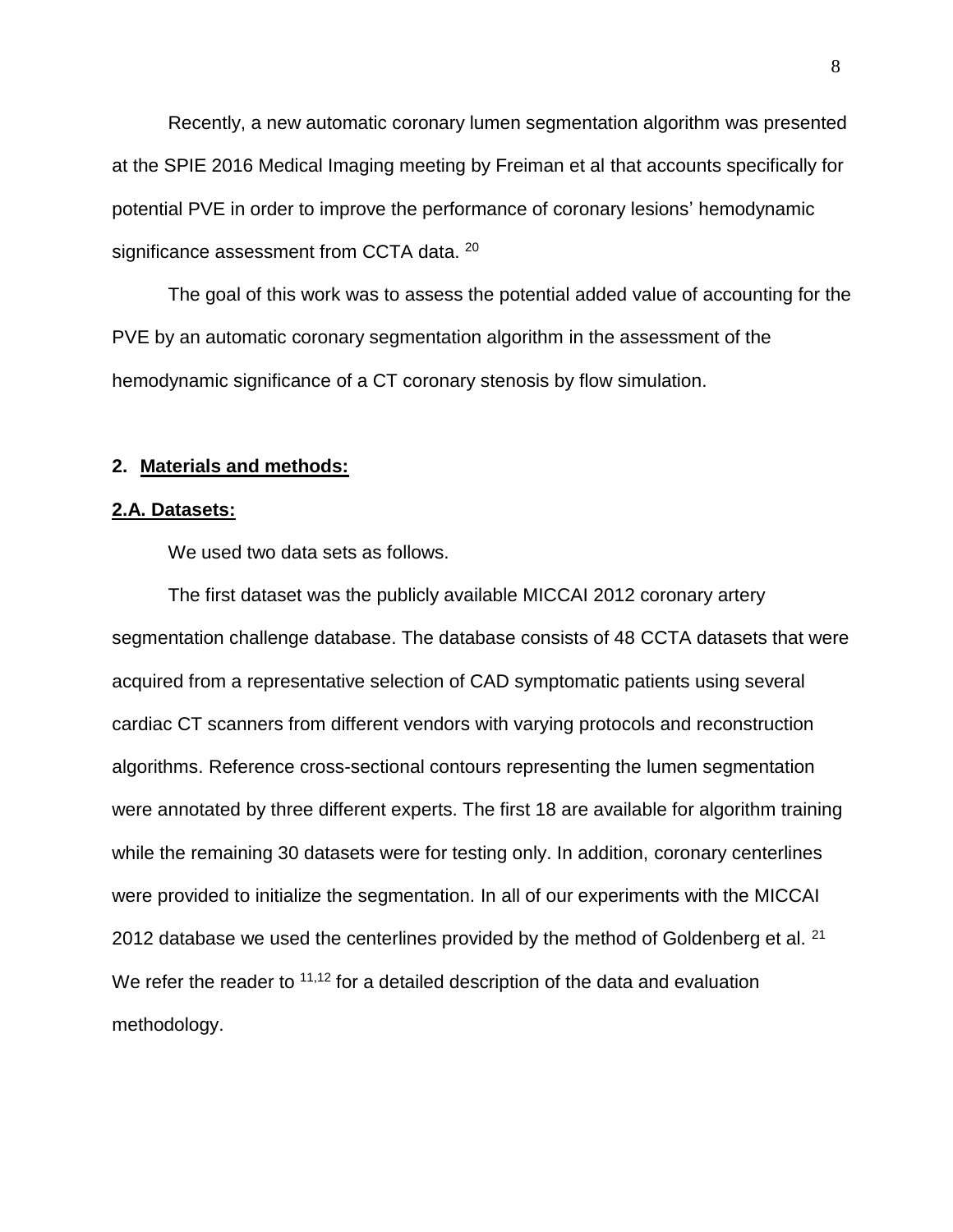Since full evaluation using this framework require software for stenosis detection and quantification which is beyond the scope of this contribution, we limited our evaluation using the MICCAI 2012 data to the training dataset for which reference lumen contours were available.

The second dataset consists of CCTA data of 132 coronary lesions that were retrospectively collected from the medical records of 97 subjects who underwent a CCTA and invasive coronary angiography with invasive FFR measurements due to suspected CAD. CCTA data was acquired using either a Philips Brilliance iCT (gantry rotation time of 0.27 sec.) or Philips Brilliance 64 (gantry rotation time of 0.42 sec.). Acquisition mode was either helical retrospective ECG gating (N=54) or prospectively ECG triggered axial scan (N=43). The kVp range was  $80 - 140$  kVp and the tube output range was  $600 -$ 1000 mAs for the helical retrospective scans and 200 – 300 mAs for the prospectively ECG trigged scans.

Cross-sectional area (CSA) based stenosis quantification was performed by an expert reader on 132 lesions, out of which 56 were diagnosed as non-obstructive lesions (CSA stenosis less than 50%) and 76 diagnosed as obstructive lesions (CSA stenosis 50%-90%). According to the invasive FFR measurements, 48 lesions were hemodynamically significant (FFR≤0.8) and 84 lesions were non-significant (FFR>0.8).

#### **2.B. Coronary Lumen Segmentation Algorithm:**

The proposed coronary lumen segmentation algorithm requires the following inputs:

- 1) The CCTA volume
- 2) The coronary-artery centerlines
- 3) The segmentation of the aortic root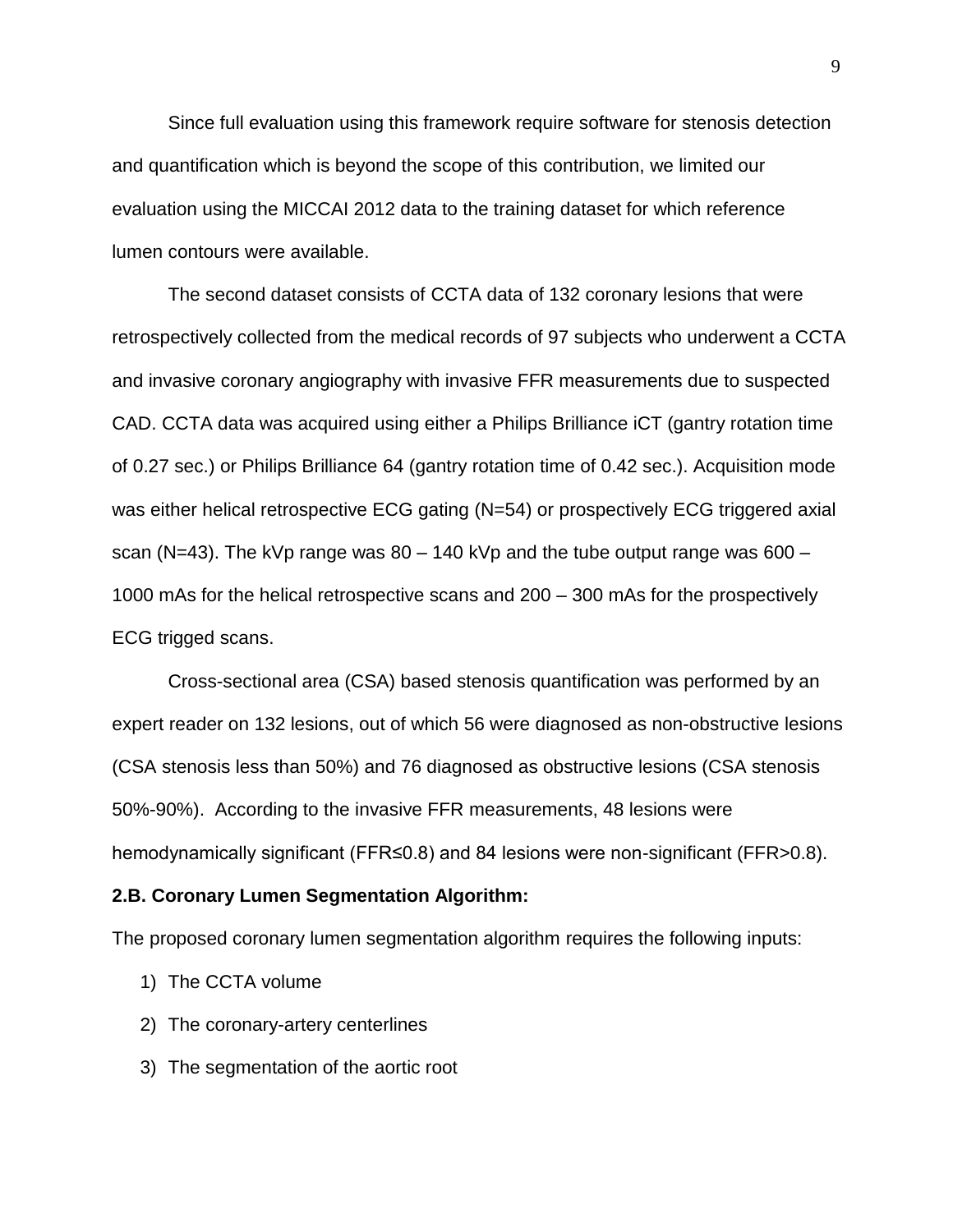The coronary artery centerlines and the aorta segmentation were computed automatically and adjusted manually by a cardiac CT expert (M.V) to account for algorithm inaccuracies using a commercially available software dedicated for cardiac image analysis (Comprehensive Cardiac Analysis, IntelliSpace Portal 6.0, Philips Healthcare).

The coronary lumen segmentation algorithm starts with the analysis of the intensity profile along the coronary centerline to detect regions with small lumen diameter that may be overestimated due to the PVE, followed by estimation of underlying lumen radius, which is then used within a machine-learning based graph-cut algorithm yielding the final segmentation. Fig. 2 presents a schematic flowchart of the proposed algorithm. We describe each step in detail in the following.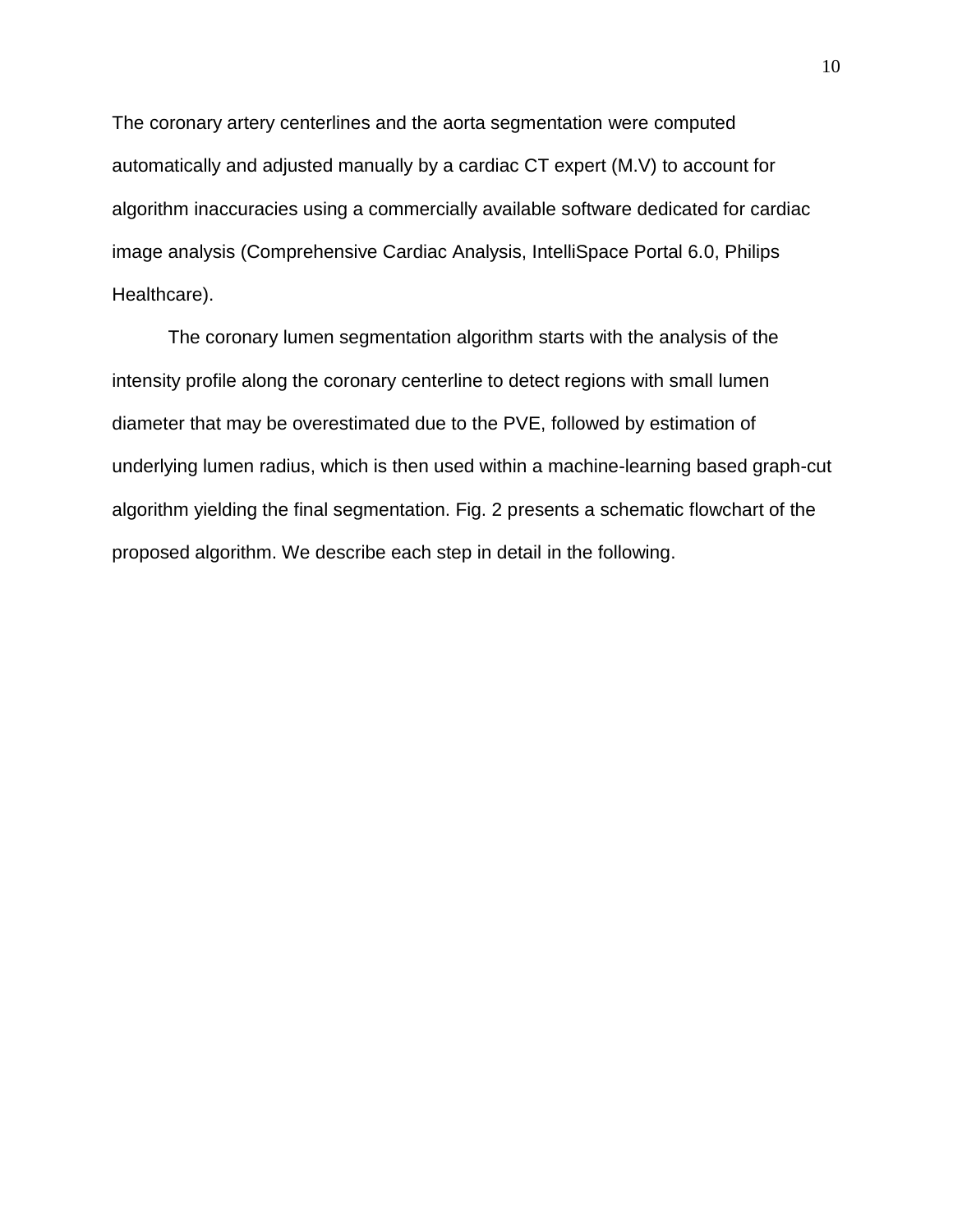

**Fig. 2:** The coronary lumen segmentation algorithm schematic flowchart. The algorithm required the following inputs: 1) the CCTA volume, 2) the coronary artery centerlines, and 3) the aortic root segmentation. The algorithm consists of the following steps: 1) Analysis of the intensity profile along the coronary centerline to detect regions with small diameter lumen that may be overestimated due to the PVE, 2) Estimation of underlying lumen radius, 3) Transformation into a cylindrical coordinate system around the coronary centerline, 4) machine-learning based likelihood estimation, and; 5) final segmentation by the graph-cut segmentation framework.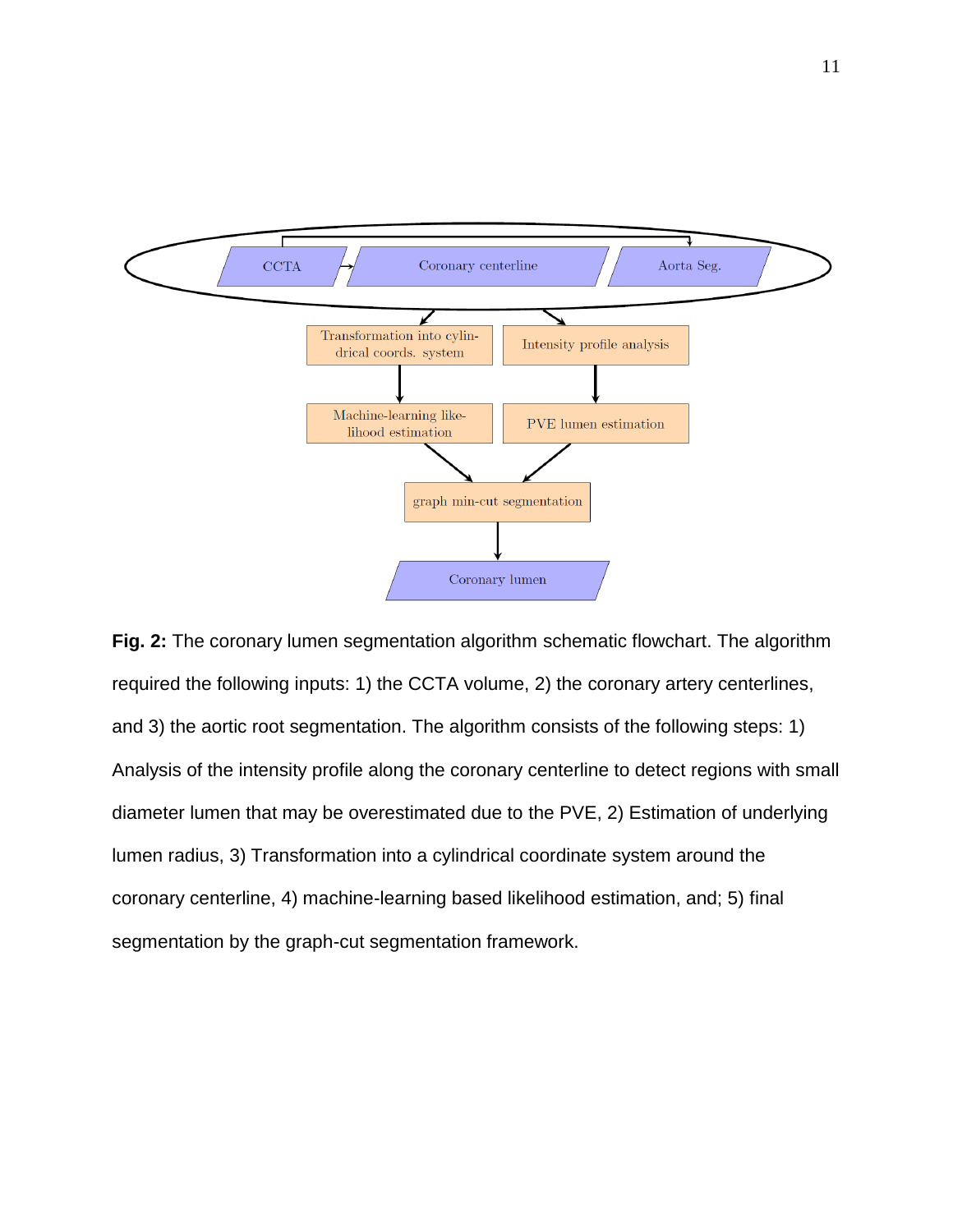### 2.B.1. Partial volume effect artifacts detection and estimation:

The goal of this component of the algorithm is to determine locations along the coronary centerline that might be subject to the PVE for a given a cardiac CT angiography volume  $(I)$  with a coronary centerline  $(C)$ . We first model the expected intensity profile along the coronary centerline by a polynomial function  $I_p(c)$  parameterized over the distance between the point  $c$  and the beginning of the coronary ostium:

$$
I_p(c) = \beta_0 + \sum_{n=1}^2 \beta_n \cdot dist(c)^n
$$
 [1]

where  $dist(c)$  is the centerline curve length from its ostium to the centerline point  $c$ . <sup>22</sup> We fit the model  $I_p(c)$  to the intensity profile along the centerline  $I(c)$  using a two-phase robust intensity profile model fitting with outlier detection. First, we fit the model to the HU sampled along the centerline by minimizing a least-squares criterion.

$$
\widehat{I_p(c)} = arg \min_{I_p(c)} \sum_{c \in c} (I_p(c) - I(c))^2
$$
 [2]

We used the Student's t-test to identify intensity samples along the centerline that are significantly different (i.e.,  $p < 0.05$ ) from the estimated model. We define samples as outliers where the intensity values along the centerline that are 2 standard deviations below the model-based expected intensity.

$$
1_{PV}(c) = \begin{cases} 0, & l(c) > l_p(c) - 2\sigma_{I_c} \\ 1, & l(c) \leq I_p(c) - 2\sigma_{I_c} \end{cases}
$$
 [3]

where  $\sigma_{I_c}$  is the standard deviation over the differences between the intensity profile along the centerline  $I(c)$  and the fitted intensity model  $I_n(c)$ . These outliers are potentially locations along the coronary centerline that may be affected by the PVE. To obtain a robust centerline intensity profile model we exclude these outliers from the centerline, i.e.  $C_{clean} = C\setminus C_{outliers}$  and fit the model again using  $C_{clean}$  instead of C.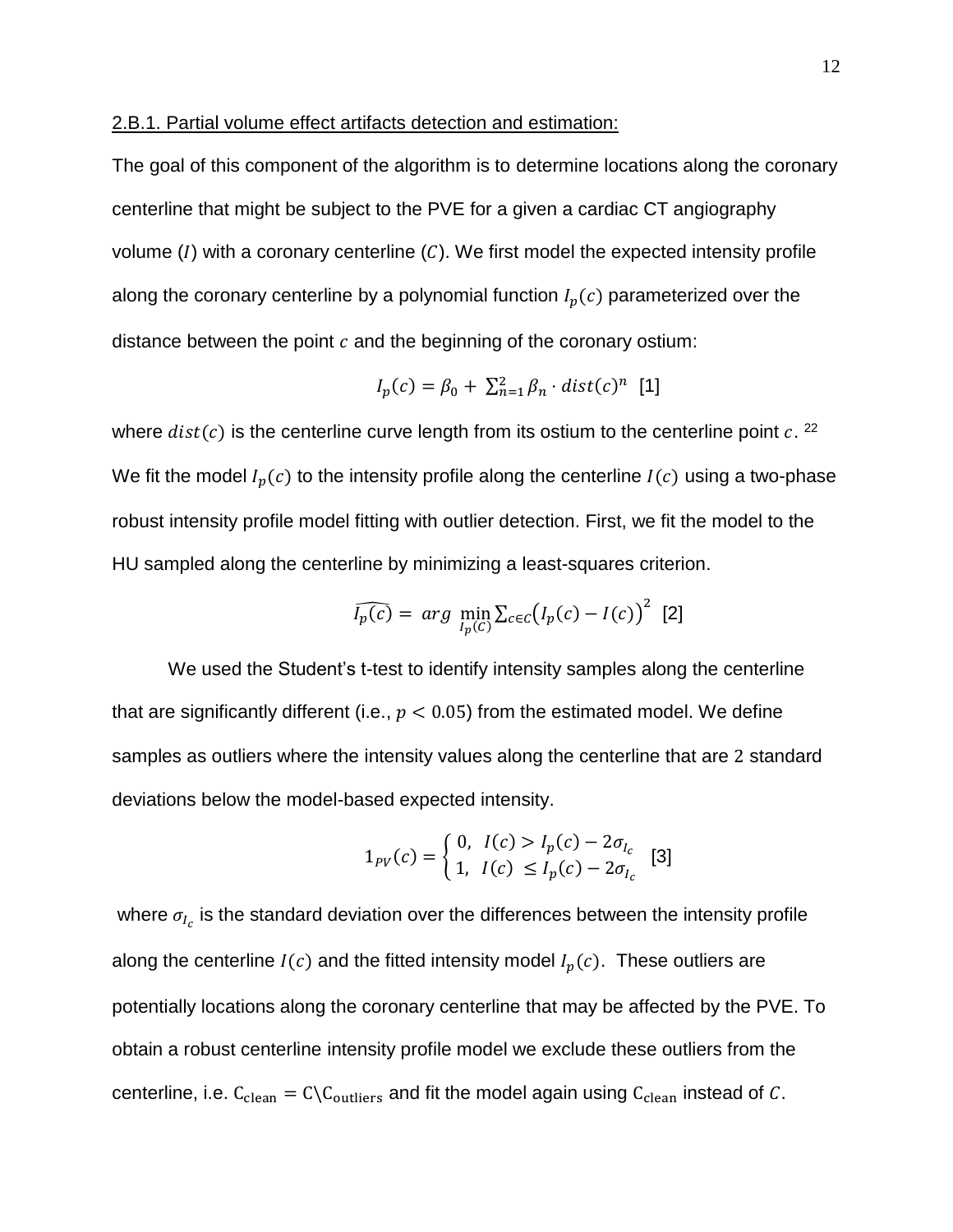We estimated the actual underlying coronary radius in regions with PVE  $(1_{PV}(c) = 1)$ by modeling the radius of the coronary lumen at centerline location  $c$  as a linear function parameterized over the percentage decrease in lumen intensity at location  $c$  compared to the model-based expected intensity:

$$
r(c) = 0.5\left(\alpha\left(1 - \frac{I(c)}{I_p(c)}\right) + \beta\right)
$$
 [4]

where  $r(c)$  is in units of [mm]. We calculate the model coefficients  $\alpha$ ,  $\beta$  by fitting the model to a mathematical phantom simulating the HU reduction in ideal vessel profiles with varying diameter. We set the model parameter values as follows:  $\alpha = -2.0$ mm and  $\beta = 1.4$ mm. Note that this function is defined only for regions with PVE (i.e.  $1_{PV}(c) = 1$ ). Fig. 3 presents the mathematical phantom simulation experimental measurement of the percentage Hounsfield unit (HU) reduction as a function of the coronary diameter along with the fitted model (Eq. 4) used in our method.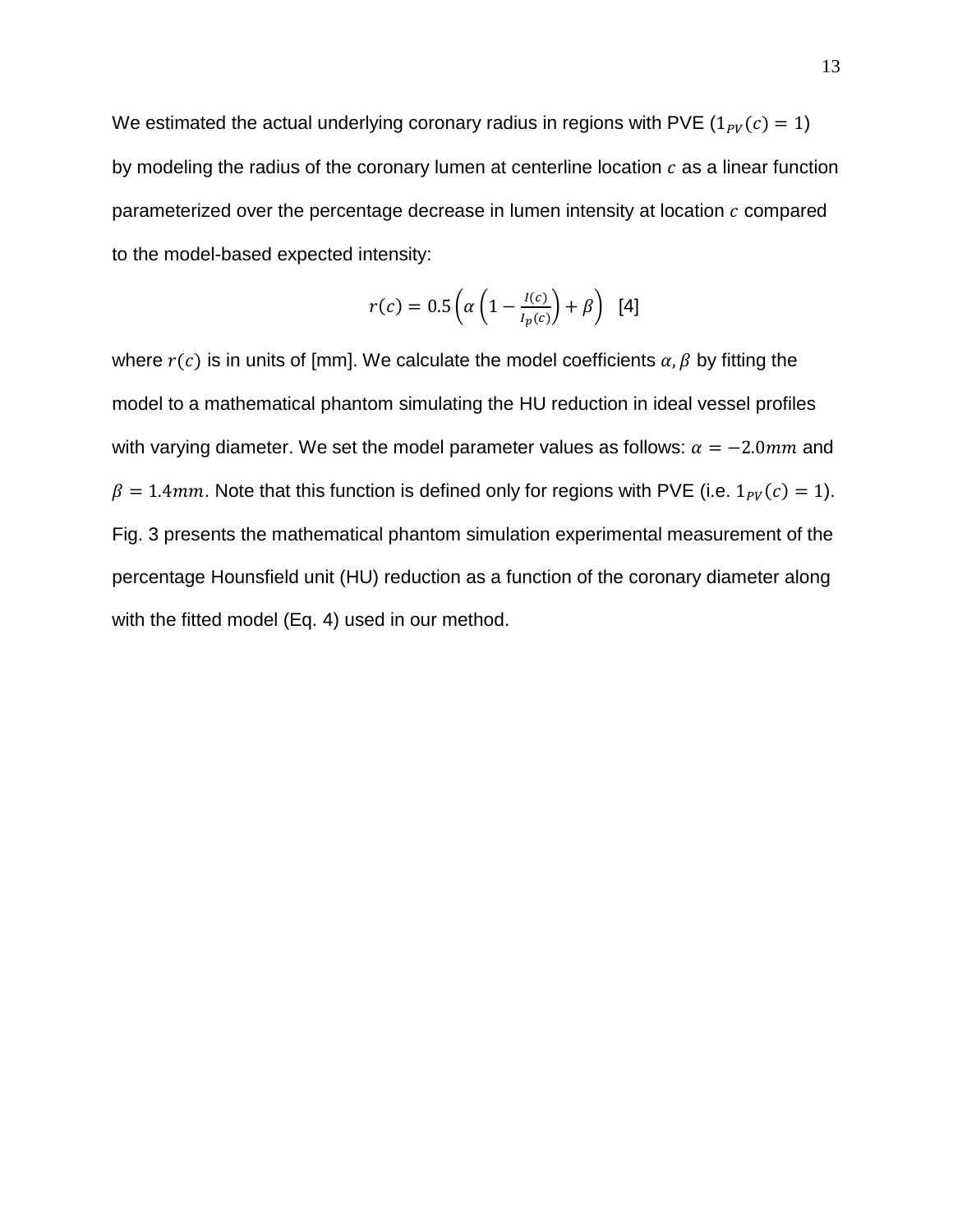

**Fig. 3:** Experimental measurement of the percentage HU reduction as a function of the coronary diameter along with the fitted model (Eq. 4) where HU is the measured HU at the vessel centerline and HU<sub>0</sub> is the expected HU at the location without the PVE.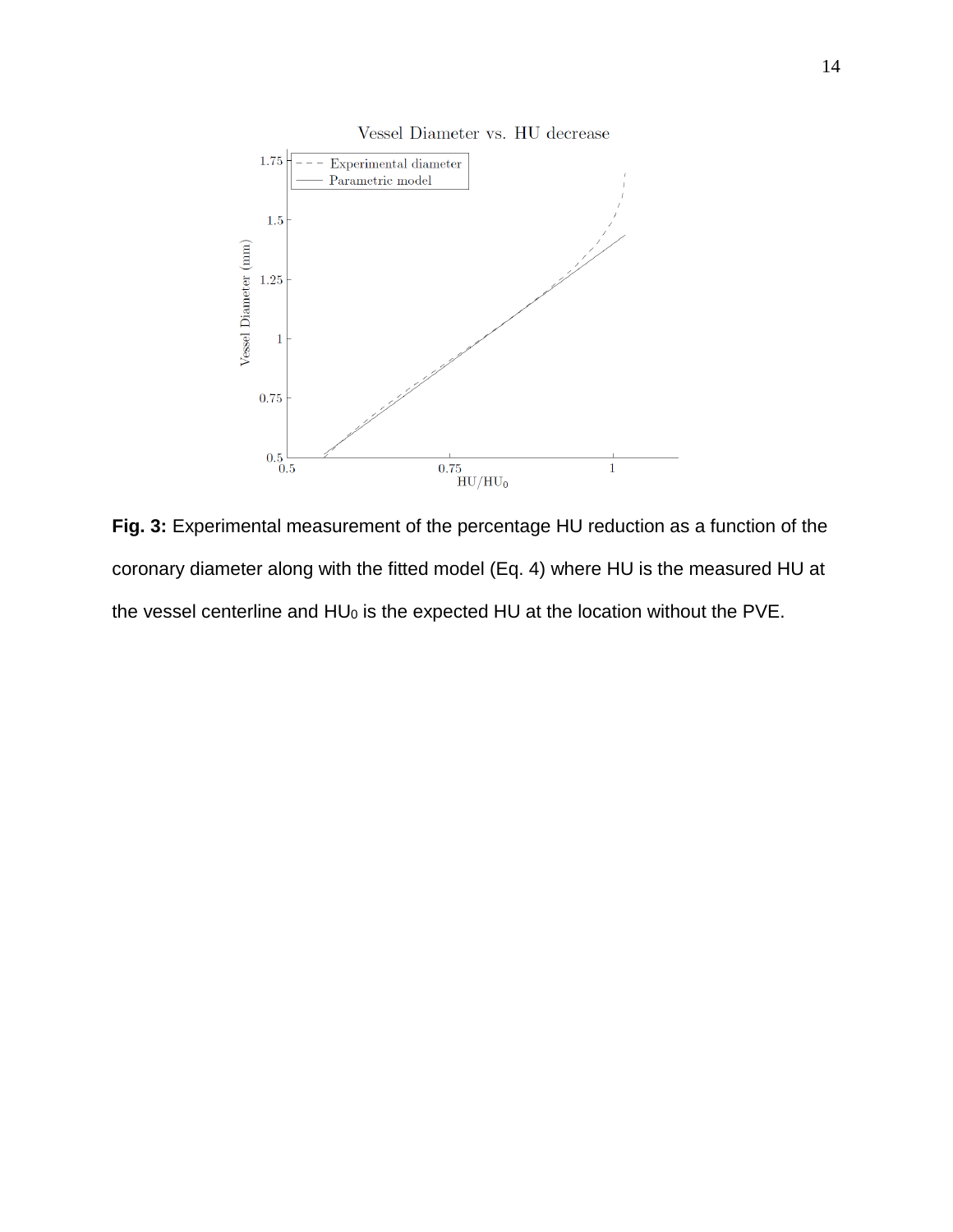### 2.B.2. Machine-learning based graph min-cut coronary segmentation:

We formulate the segmentation task as an energy minimization problem over a cylindrical coordinate system $15,16$  where the warped volume along the coronary artery centerline is expressed with the coordinate  $i$  representing the index of the crosssectional plane, and  $\theta$ ,  $r$  represent the angle and the radial distance determining a point in the cross-sectional plane:

$$
E(X) = \sum_{p \in P} \psi_p(x_p) + \lambda \sum_{p,q \in E} \psi_{p,q}(x_p, x_q)
$$
 [5]

where  $P$  is the set of sampled points,  $x_p$  is a vertex in the graph representing the point  $(i^{x_p},\theta^{x_p},r^{x_p})$  sampled from the original CCTA volume,  $\psi_p(x_p)$  represents the likelihood of the vertex to belong to the lumen or the background class,  $p, q$  are neighboring vertices according to the employed neighboring system E, and  $\psi_{p,q}(x_p, x_q)$  is a penalty for neighboring vertices belonging to different classes ensure the smoothness of the resulted surface.

We use the K-nearest-neighbor approach $^{23}$  to calculate the likelihood of each vertex  $x_p$  to belong to the coronary lumen from a large training database consists of rays sampled from cardiac CTA data along with matched binary rays representing the manual segmentation represents the distribution of coronary rays and their segmentations as follows. We first obtain a set of K similar rays by means of  $L^2$  norm between the rays' intensity profiles using Muja and Lowe's approximated K-nearestneighbor algorithm. <sup>24</sup> We then use a kernel density estimator to calculate the probability of  $x_p$  belonging to the lumen:

$$
Pr_{d}(x_{p} \in Lumen) = \frac{\sum_{k=1}^{K} w\left(\frac{I(i^{x_{p}}\theta^{x_{p}}\beta) \cdot I'(i^{k}\theta^{k}\beta)}{\sum_{k=1}^{K} w\left(\frac{I(i^{x_{p}}\theta^{x_{p}}\beta) \cdot I'(i^{k}\theta^{k}\beta)}{\sum_{k=1}^{K} V(\frac{I(i^{x_{p}}\theta^{x_{p}}\beta) \cdot I'(i^{k}\theta^{k}\beta)}{\sum_{k=1}^{K} V(\frac{I(i^{x_{p}}\theta^{x_{p}}\beta) \cdot I'(i^{k}\theta^{k}\beta)}{\sum_{k=1}^{K} V(\frac{I(i^{x_{p}}\beta^{x_{p}}\beta) \cdot I'(i^{k}\beta^{k}\beta)}{\sum_{k=1}^{K} V(\frac{I(i^{x_{p}}\beta^{x_{p}}\beta) \cdot I'(i^{k}\beta^{k}\beta)}{\sum_{k=1}^{K} V(\frac{I(i^{x_{p}}\beta^{x_{p}}\beta) \cdot I'(i^{k}\beta^{k}\beta)}{\sum_{k=1}^{K} V(\frac{I(i^{x_{p}}\beta^{x_{p}}\beta) \cdot I'(i^{k}\beta^{k}\beta)}{\sum_{k=1}^{K} V(\frac{I(i^{x_{p}}\beta^{x_{p}}\beta) \cdot I'(i^{k}\beta^{k}\beta)}{\sum_{k=1}^{K} V(\frac{I(i^{x_{p}}\beta^{x_{p}}\beta) \cdot I'(i^{k}\beta^{k}\beta)}{\sum_{k=1}^{K} V(\frac{I(i^{x_{p}}\beta^{x_{p}}\beta) \cdot I'(i^{k}\beta^{k}\beta)}{\sum_{k=1}^{K} V(\frac{I(i^{x_{p}}\beta^{x_{p}}\beta) \cdot I'(i^{k}\beta^{k}\beta)}{\sum_{k=1}^{K} V(\frac{I(i^{x_{p}}\beta^{x_{p}}\beta) \cdot I'(i^{k}\beta^{k}\beta)}{\sum_{k=1}^{K} V(\frac{I(i^{x_{p}}\beta^{x_{p}}\beta) \cdot I'(i^{k}\beta^{k}\beta)}{\sum_{k=1}^{K} V(\frac{I(i^{x_{p}}\beta^{x_{p}}\beta) \cdot I'(i^{k}\beta^{k}\beta)}{\sum_{k=1}^{K} V(\frac{I(i^{x_{p}}\beta^{x_{p}}\beta) \cdot I'(i^{k}\beta^{k}\beta)}{\sum_{k=1}^{K} V(\frac{I(i^{x_{
$$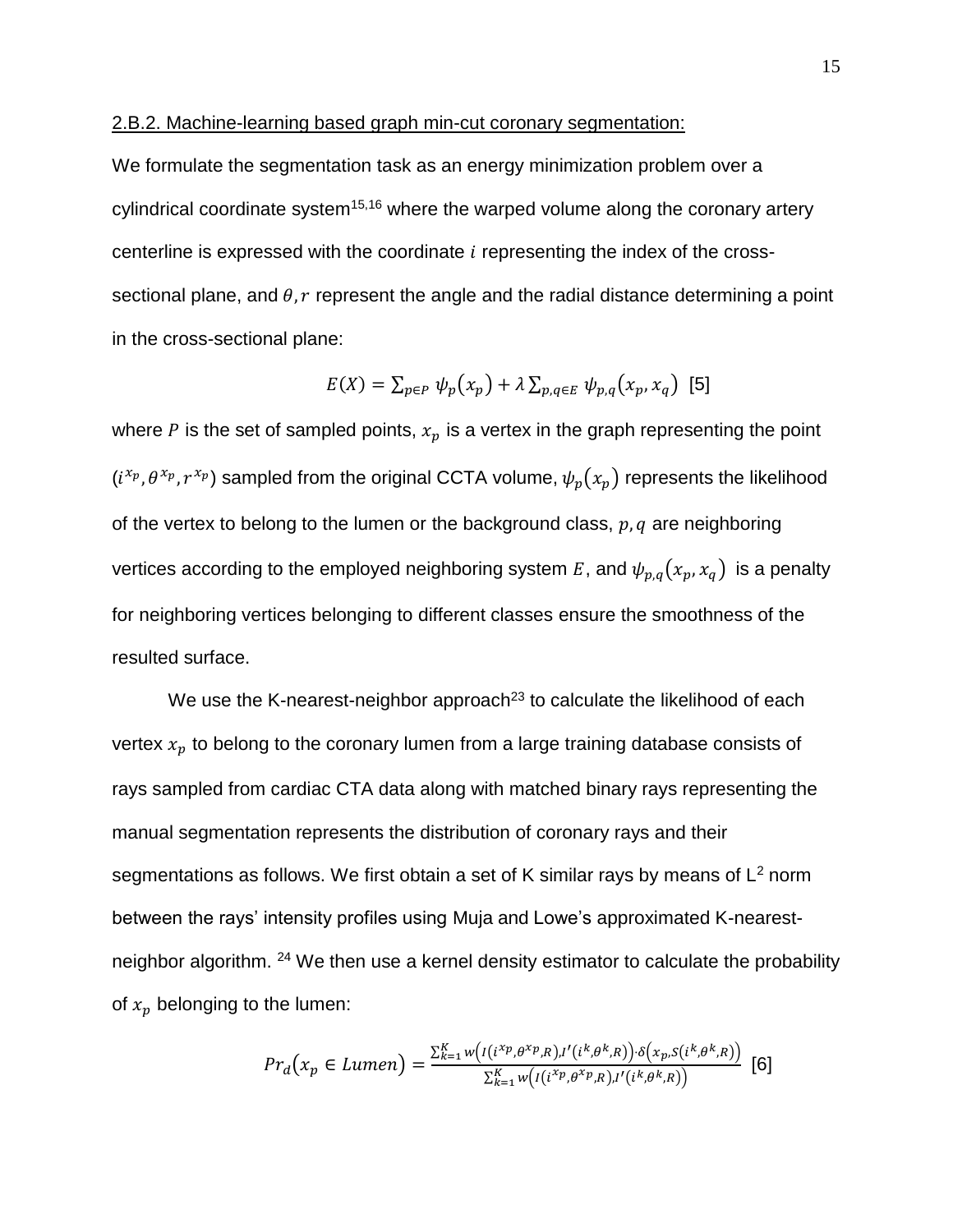where R is a set of radial distances,  $I(i^{x_p},\theta^{x_p},R)$  is the sampled ray that include the point  $x_p$  in the new volume,  $I'\left(l^k,\theta^k,R\right)$  is the ray from the training set,  $\;$   $\delta\left(x_p,S\left(l^k,\theta^k,R\right)\right)$  is an . indicator function that indicates whether the point  $x_p$  is labeled with 1 on the binary ray  $s(i^k, \theta^k, R)$  corresponding to the  $I^\prime$   $(i^k, \theta^k, R)$  ray in the training data,  $K$  is the number of closest rays to be used, and  $_{W}\big(I(i^{x_p},\theta^{x_p},R),I'\big(i^k,\theta^k,R\big)\big)$  is a weighting function that is used to weight the contribution of each training ray according to its distance from the test ray:

$$
w\left(I(i^{x_p},\theta^{x_p},R),I'\left(i^k,\theta^k,R\right)\right)=\exp\left(-\lambda\left\|I(i^{x_p},\theta^{x_p},R)-I'\left(i^k,\theta^k,R\right)\right\|_2^2\right)
$$
[7]

To account for the PVE, we adjust the probability of points along the ray calculated with Eq. 6 to reflect the estimated radius, calculated as described in Sec. 2.B.1 for every ray belongs to planes which we identified with potential small lumen diameter according to Eq. 3. First, we define the probability of each point  $x_p$  to belong to the lumen according to the estimated radius at the cross section  $i^{x_p}$  calculated as described in Sec. 2.B.1:

$$
Pr_{PV}(x_p \in lumen) = \begin{cases} 0, & r^{x_p} > r' \\ 1, & r^{x_p} \le r' \end{cases}
$$
 [8]

where  $r^{x_p}$  is the radial distance of the point  $x_p$  and  $r^\prime$  is the estimated radius at the cross section  $i^{x_p}$ .

Next, we combine the two probabilities together:

$$
Pr(x_p \in lumen) = \begin{cases} Pr_d(x_p \in Lumen), & 1_{PV}(c(x_p)) = 0\\ Pr_{PV}(x_p \in lumen), & 1_{PV}(c(x_p)) = 1 \end{cases}
$$
 [9]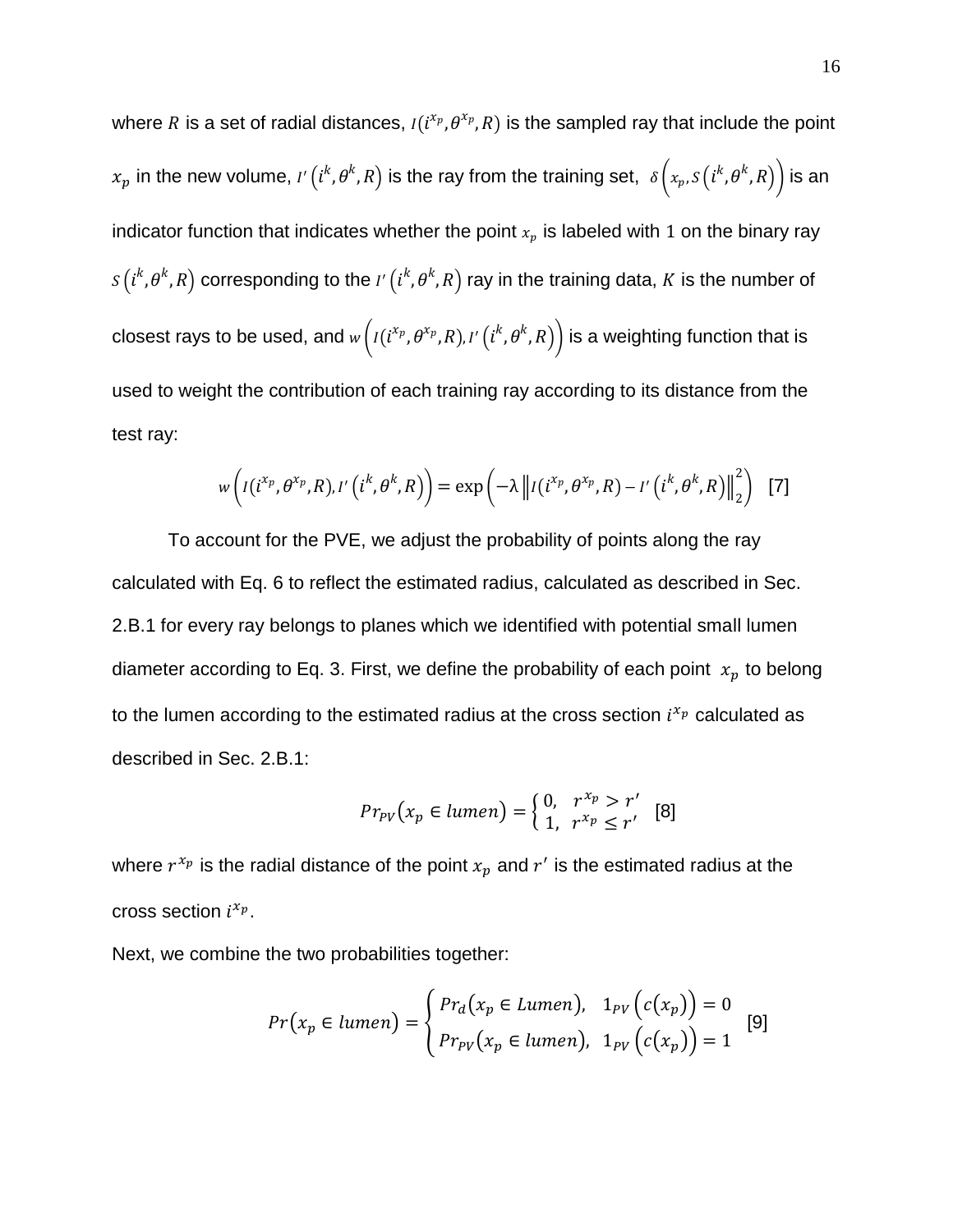where  $c(x_p)$  is the centerline location that the sampling point  $x_p$  belongs to. We also adjust vertices represent calcified plaque as determined by HU above a fixed threshold to have a high background probability value.

Finally we assign:

$$
\psi_p(x_p) = -\log Pr(x_p \in lumen) \quad [10]
$$

We use the  $L^2$  intensity difference regularization term to encourage a smooth surface result:

$$
\psi_{p,q}(x_p, x_q) = \exp\left(-\frac{\left(\frac{I(x_p) - I(x_q)}{2}\right)^2}{\sigma_c(x_p)}\right) \cdot \exp\left(-d\left(x_p, x_q\right)^2\right) \tag{11}
$$

where  $d(x_p, x_q)$  is the spatial distance between the vertices and  $\sigma_c(x_p)$  is the standard deviation of the intensity in the cross section that  $x_p$  located on.

Finally, we use the graph min-cut segmentation framework<sup>25</sup> to minimize the energy function (Eq. 5) and find the optimal surface separating the coronary artery lumen from its surrounding.

For each patient, we generated 3D models of the coronary tree with accounting for the PVE using Eq. 9, and without accounting for the PVE using a modified version of Eq. 8:

$$
Pr(x_p \in lumen) = Pr_d(xp \in lumen) [12]
$$

# **2.C. Flow simulation:**

We estimated the hemodynamic significance of each lesion using the Lumped Parameter Model (LM) as proposed by Nickisch et al.<sup>26</sup> The LM represents the 3D coronary tree as a binary segment tree of vessel segments which in turn is translated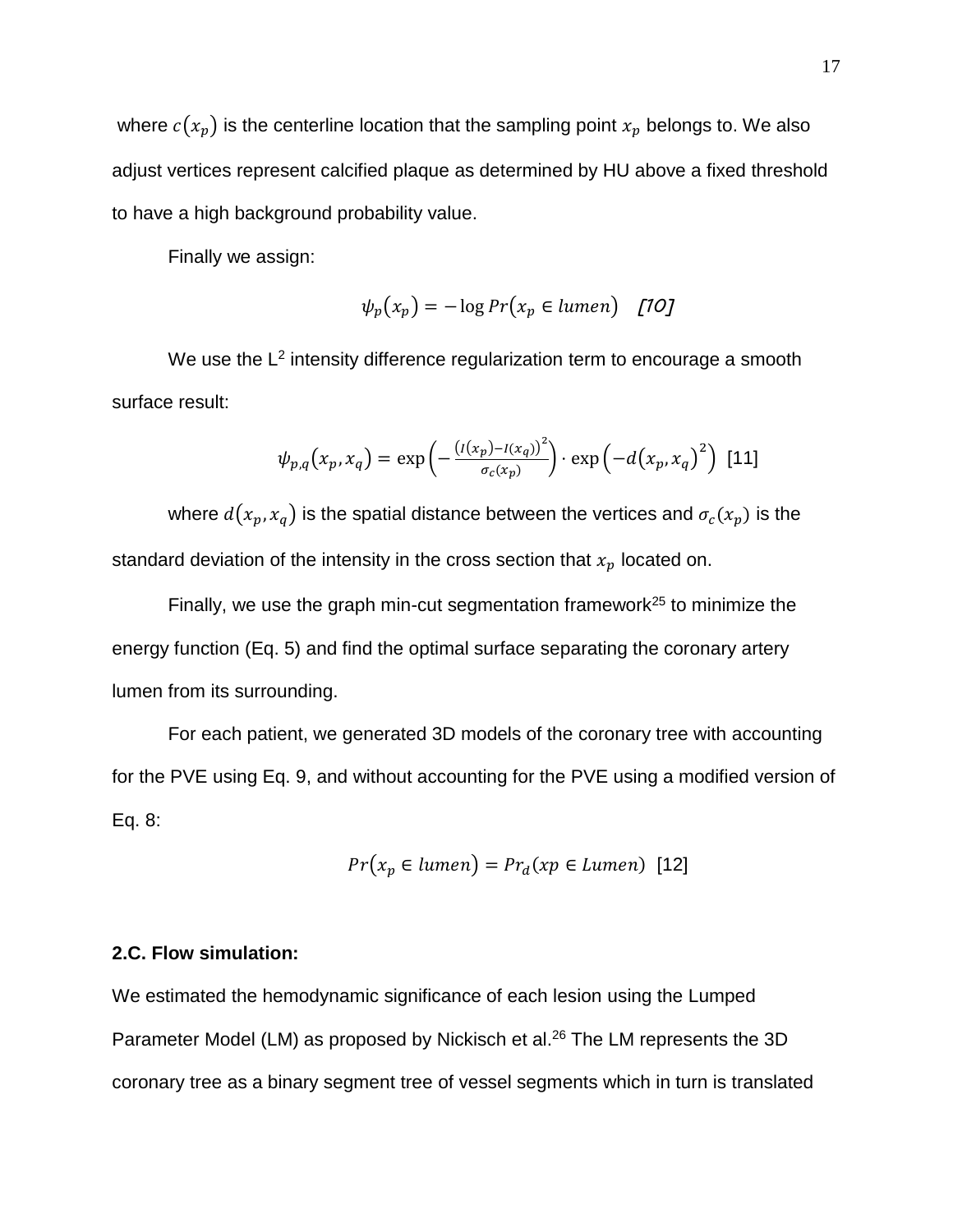into a nonlinear resistance network. Simple equations governing flow and friction in tubular structures are employed to simulate pressure drop and thus, non-invasive FFR estimates from CCTA. Both linear and non-linear resistors are used to represent the local pressure drop in coronary arteries and their bifurcations. As boundary conditions for flow simulation we employed an ostial pressure of  $p = 100$  mmHg and outlet resistances  $R_i$  scaling with the outlet diameter  $d_i^{27}$ :

$$
R_i \propto d_i^{-\frac{1}{3}} \ [13]
$$

independently for each of the left and right coronary trees.

## **3. Evaluation**

## **3.A. Methodology:**

We implemented our main algorithm in C++ using the graph min-cut solver of Boykov et  $al^{25}$ , and an accelerated approximate K-nearest neighbor search.<sup>24</sup> We experimentally set the value of the regularization term  $\lambda$  in Eq. 5 to 1.75 and K in Eq. 6 to 100. The average running time to segment the entire coronary tree lumen for each patient was ~10 sec and the average running time for the flow simulation was less than 1 sec. for each coronary tree on a DELL T5550 Workstation equipped with 2 Intel® Xeon® x5650 at 2.66 GHz and 40GB RAM.

# 3.A.1. Comparison against the MICCAI 2012 challenge dataset

We first compare the performance of our segmentation algorithm with and without accounting for PVE to previously published approaches<sup>11</sup>, including Lugauer et al<sup>15,16</sup>, by means of segmentation accuracy using the 18 training datasets publicly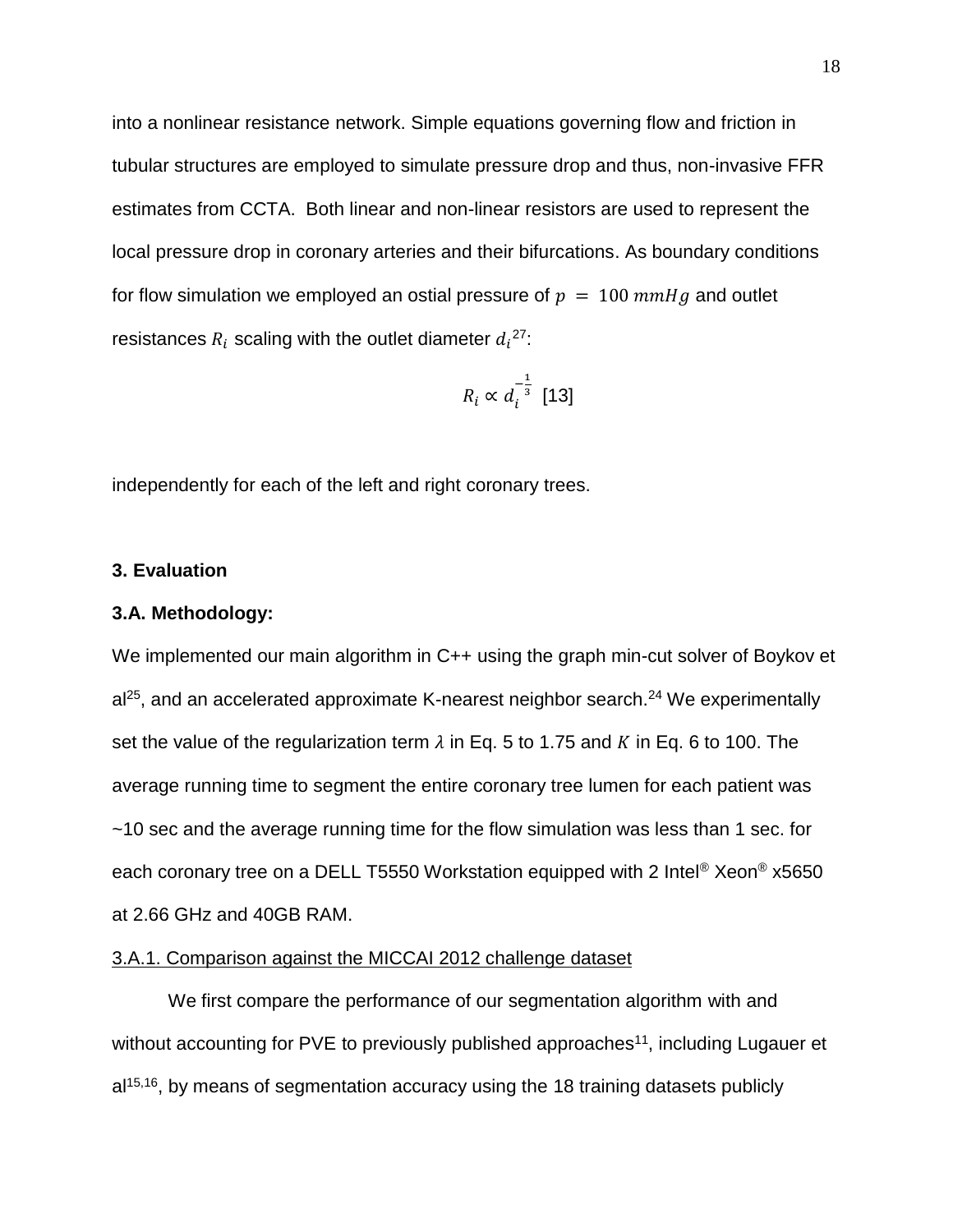available from the MICCAI 2012 challenge and evaluation framework<sup>12</sup>. A detailed description of the evaluation methodology is available in Kirisli et al. <sup>11</sup> We used the automatically generated centerlines provided by the method of Goldenberg et al. <sup>21</sup>

# 3.A.2. Parameter sensitivity analysis

Our segmentation algorithm includes several parameters that can be tuned. The most influential parameters that have effect on each cross-sectional contour are:  $\lambda$  (Eq. 5) and  $K$  (Eq. 6). We assessed the sensitivity of our algorithm to the two key parameters in our algorithm by using the training data available from the MICCAI 2012 challenge dataset. <sup>12</sup>

# 3.A.3. Impact of accounting for PVE on simulated FFR performance

Next, we assessed the performance of simulated FFR measurements based on automatically generated coronary 3D models in detecting significant CAD with invasive FFR measurement threshold of 0.8 as the reference standard by comparing the sensitivity, specificity, positive predictive value, negative predictive value, accuracy and overall area under the ROC curve for segmentations obtained using our algorithm with and without accounting for PVE.

We also evaluated specifically the potential benefit of accounting for PVE in automatic-segmentation for flow-simulation for obstructive lesions (CSA stenosis of 50% to 90%)<sup>28</sup> based on CCTA that are considered flow-limiting based on which patients are normally sent to invasive coronary angiography (ICA). We determined the statistical significance of the improvement in the area under the ROC curve (AUC) achieved by accounting for the PVE using Delong's test.<sup>29</sup>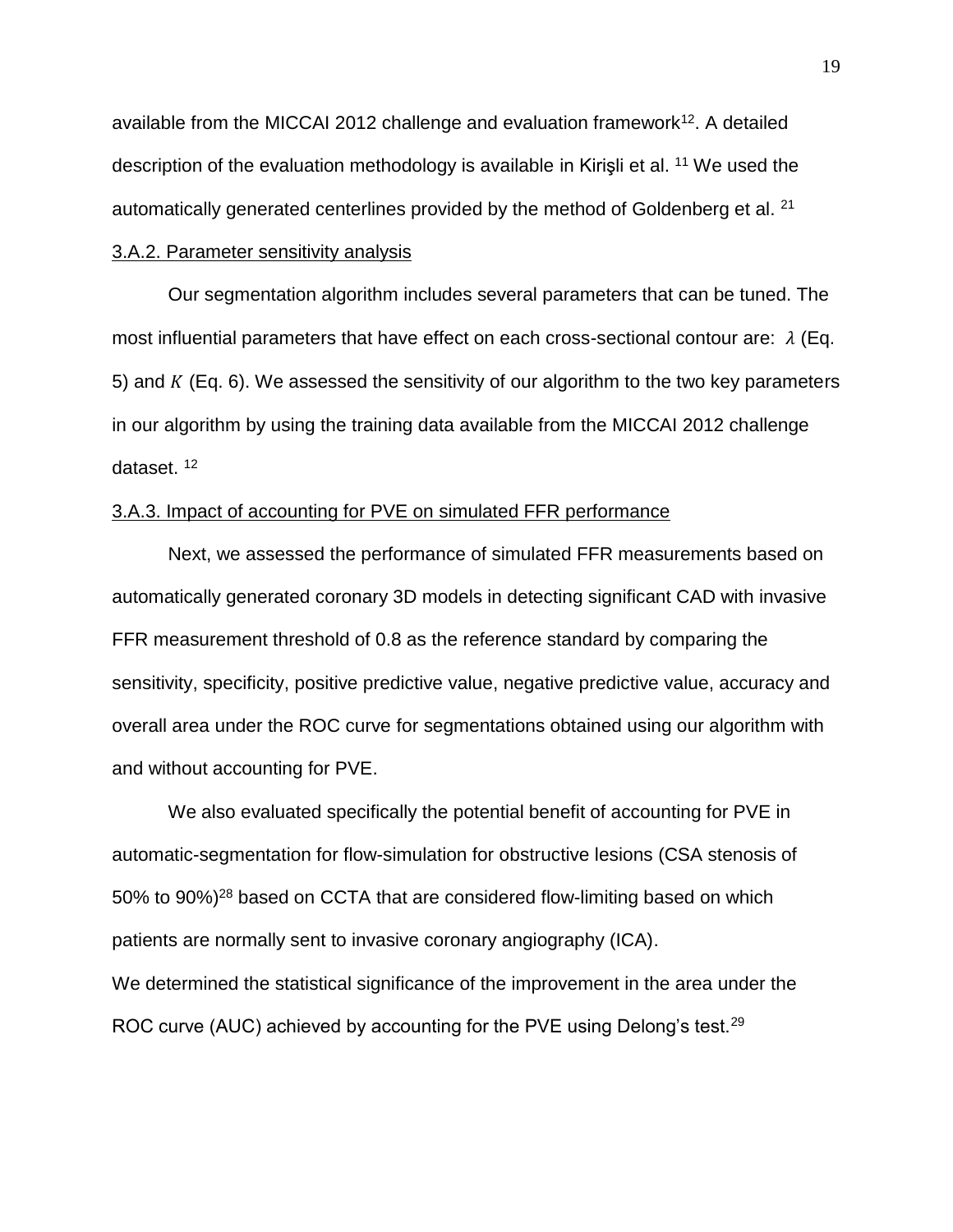## **3.B Results:**

# 3.B.1. Comparison against the MICCAI 2012 challenge dataset

Table 1 presents the segmentation accuracy results of our algorithm with and without accounting for PVE evaluated using the MICCAI 2012 challenge framework 11,12 in comparison with the results of Mohr et al<sup>11</sup> and Lugauer et al. <sup>16</sup> We refer the reader to the challenge website<sup>12</sup> for further comparison with the rest of the methods and with the observer performance.

**Table 1**: Summary statistics of coronary lumen segmentation accuracy using the MICCAI 2012 challenge evaluation framework<sup>11,12</sup> for the training datasets (18 cases, 78 coronary segments). Results presented for healthy and diseased segments separately and in the relevant metric units.

| Method                                               | Category  | Dice $(\%)$ |                | MSD (mm) |                | MAX SD (mm) |                |
|------------------------------------------------------|-----------|-------------|----------------|----------|----------------|-------------|----------------|
|                                                      |           | Healthy     | <b>Disease</b> | Healthy  | <b>Disease</b> | Healthy     | <b>Disease</b> |
| Lugauer et al. <sup>16</sup>                         | Automatic | 0.77        | 0.75           | 0.32     | 0.27           | 2.79        | 1.96           |
| Mohr et al <sup>11</sup>                             | Automatic | 0.75        | 0.73           | 0.45     | 0.29           | 3.73        | 1.87           |
| Automatic segmentation without<br>accounting for PVE | Automatic | 0.69        | 0.74           | 0.5      | 0.28           | 1.67        | 1.3            |
| Automatic segmentation with<br>accounting for PVE    | Automatic | 0.69        | 0.74           | 0.49     | 0.28           | 1.69        | 1.22           |

## 3.B.2. Parameter sensitivity analysis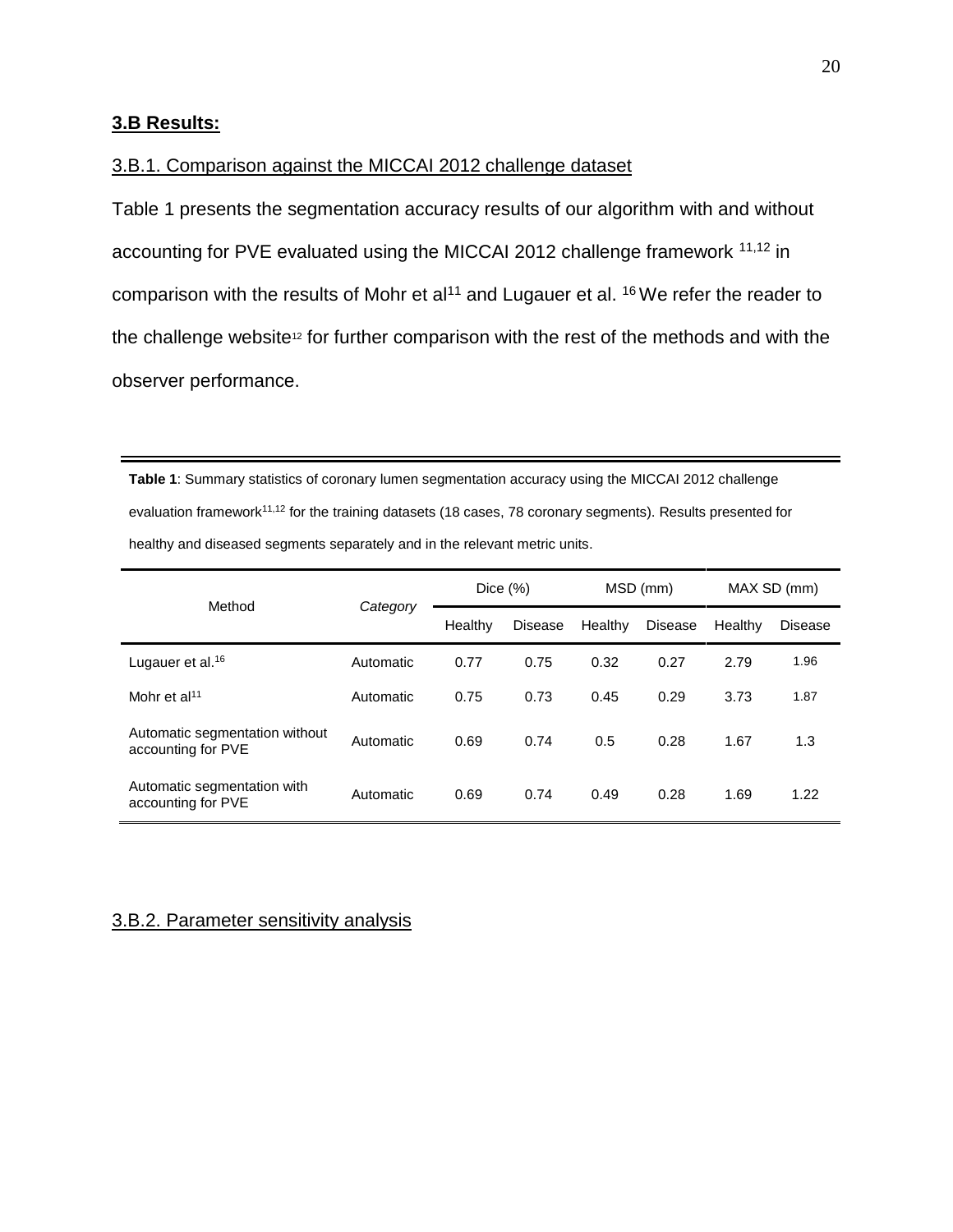

Fig. 4: Segmentation performance measures as a function of the two key parameters of the algorithm:  $\lambda$  (Eq. 5, upper row) and K (Eq. 6, bottom row), over the 18 training cases from the MICCAI 2012 dataset. <sup>12</sup> Measures used are the Dice coefficient (left column), the mean surface distance (mid column), and the maximal surface distance (right column).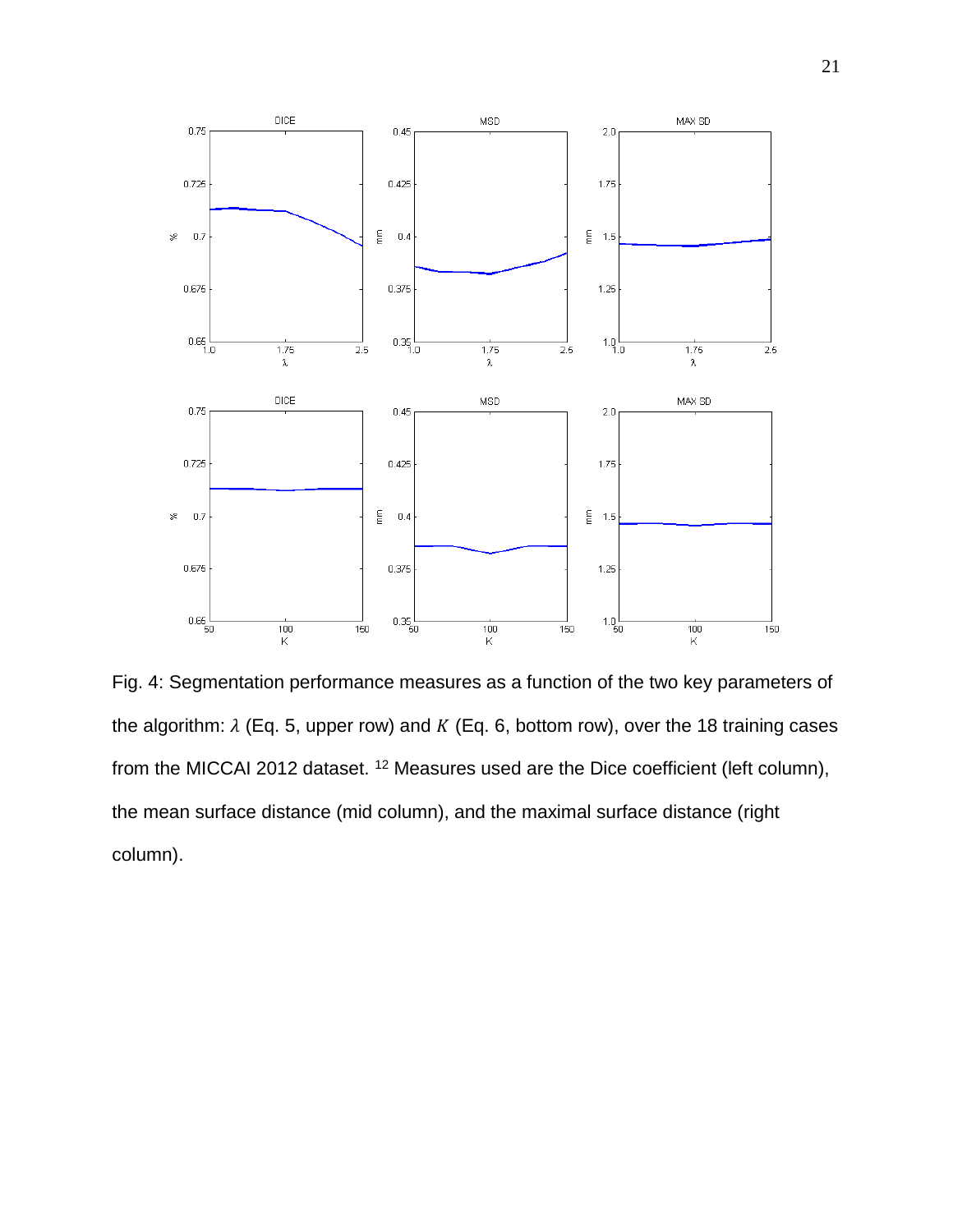Fig. 4 presents the variance in algorithm performance metrics as a function of the two key parameters of the algorithm:  $\lambda$  (Eq. 5, upper row) and K (Eq. 6, bottom row), over the 18 training cases from the MICCAI 2012 dataset.  $12$  The algorithm is more sensitive to changes in  $\lambda$  compared to changes in K. However, for both parameters, the differences in algorithm performance metrics as a function of the parameter values are small.

# 3.B.3. Impact of accounting for PVE on simulated FFR performance

Fig. 5 depicts representative examples of cross-sectional and straight multi-planar reconstructed images of coronary artery segmentation results with and without accounting for PVE along with the coronary centerline intensity profile used to detect the PVE. Fig. 6 shows representative results of the 3D simulations in a color-coded mesh as obtained from the automatic coronary segmentation with and without accounting for the PVE along with the invasively measured FFR values.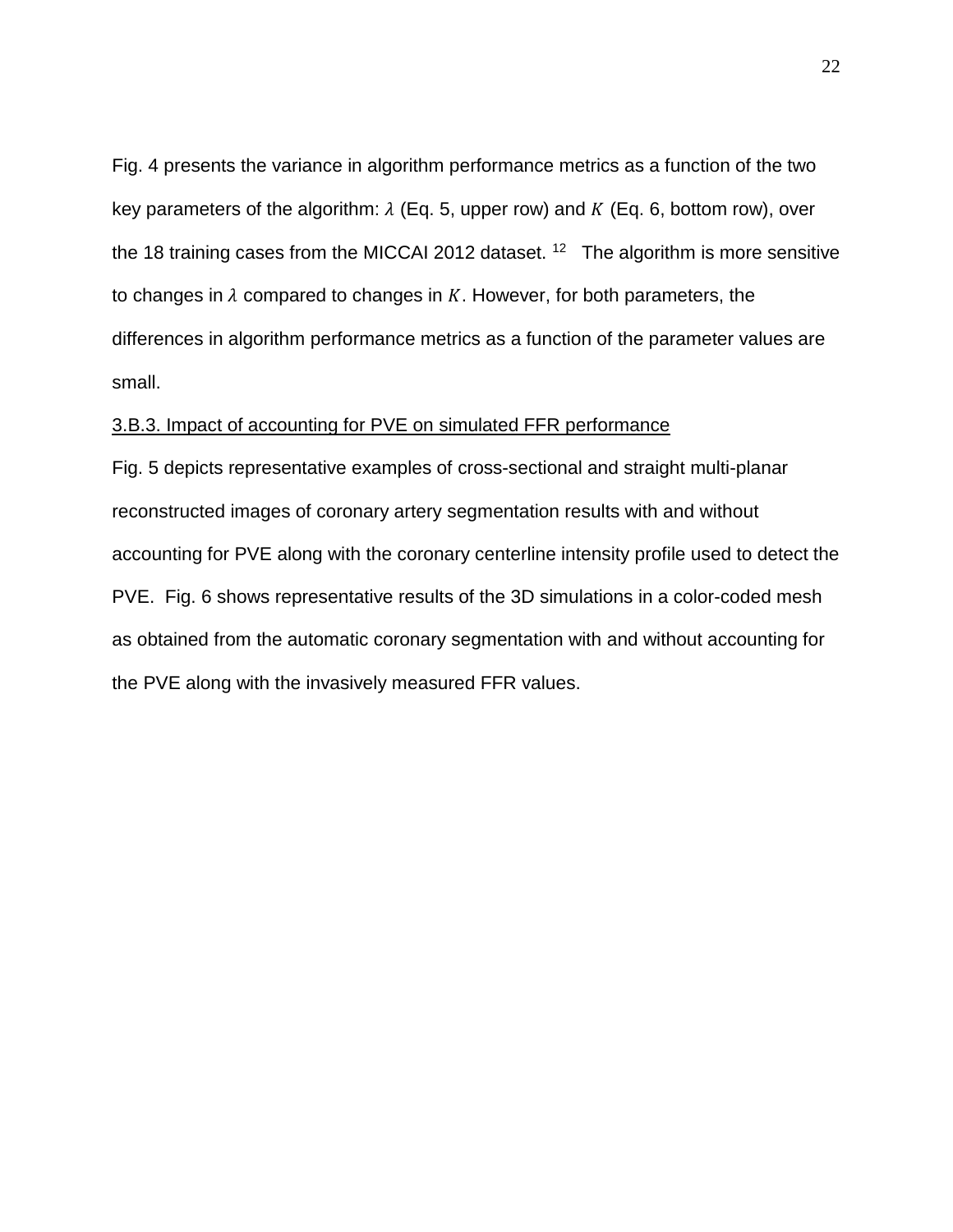

**Fig. 5:** Representative example of straight multi-planar reconstructed (a) and crosssectional images (c-d) of coronary artery segmentation results with (red) and without (blue) accounting for the Partial Volume Effects (PVE) along with the coronary centerline intensity profile (b, red: original profile, green: smoothed version) used to detect the PVE. The blue arrow indicates location without PVE and the red arrow indicates a location with PVE.

Note the observed reduction in the HU due to the PVE.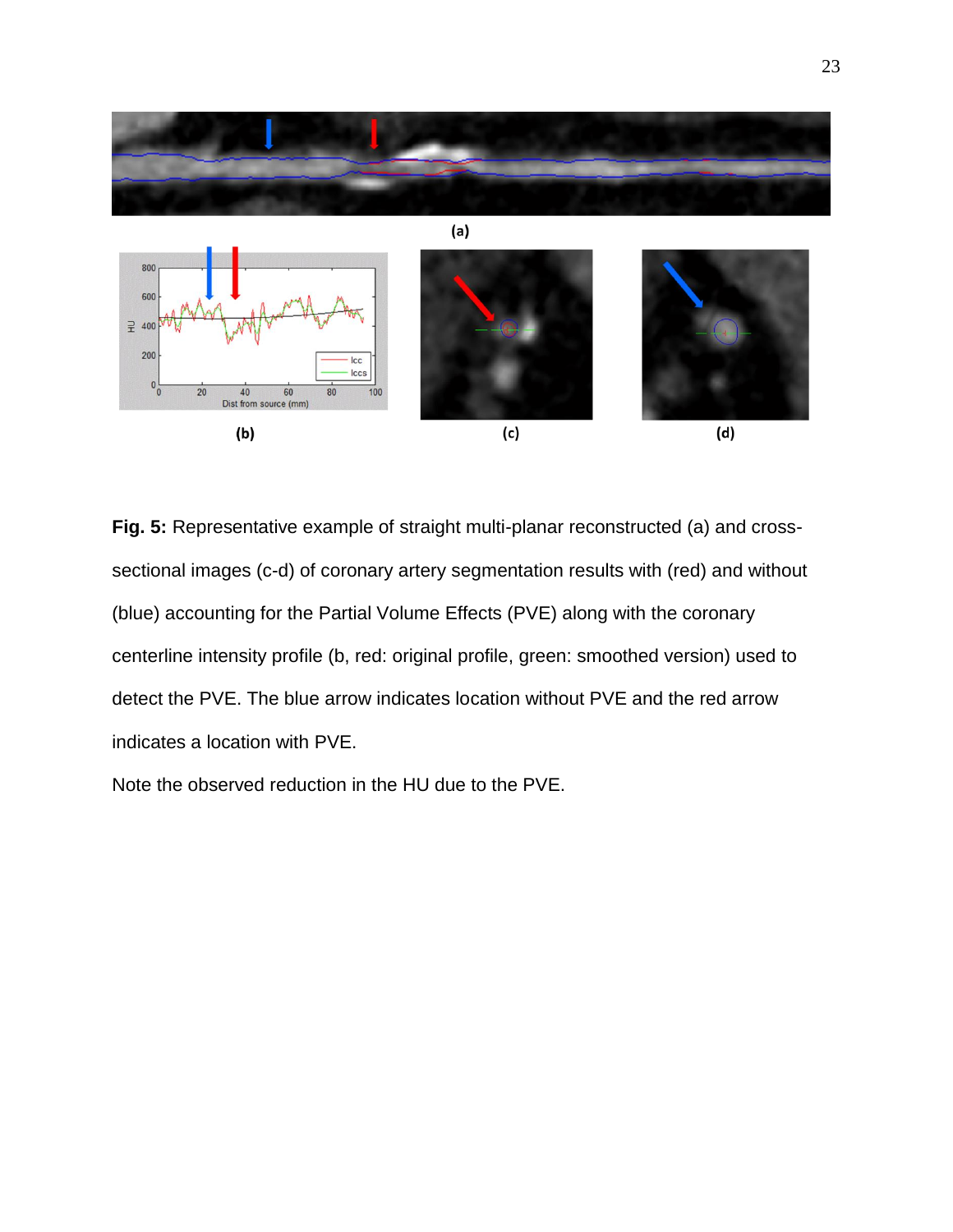

**Fig. 6:** Representative example of 3D color-coded visualization of the flow simulation results of the same case using coronary models generated with (a) and without (b) accounting for the Partial Volume Effects (PVE) along with measured and simulated FFR values after the lesion of interest. Accounting for PVE in the coronary segmentation phase yields more accurate FFR estimation.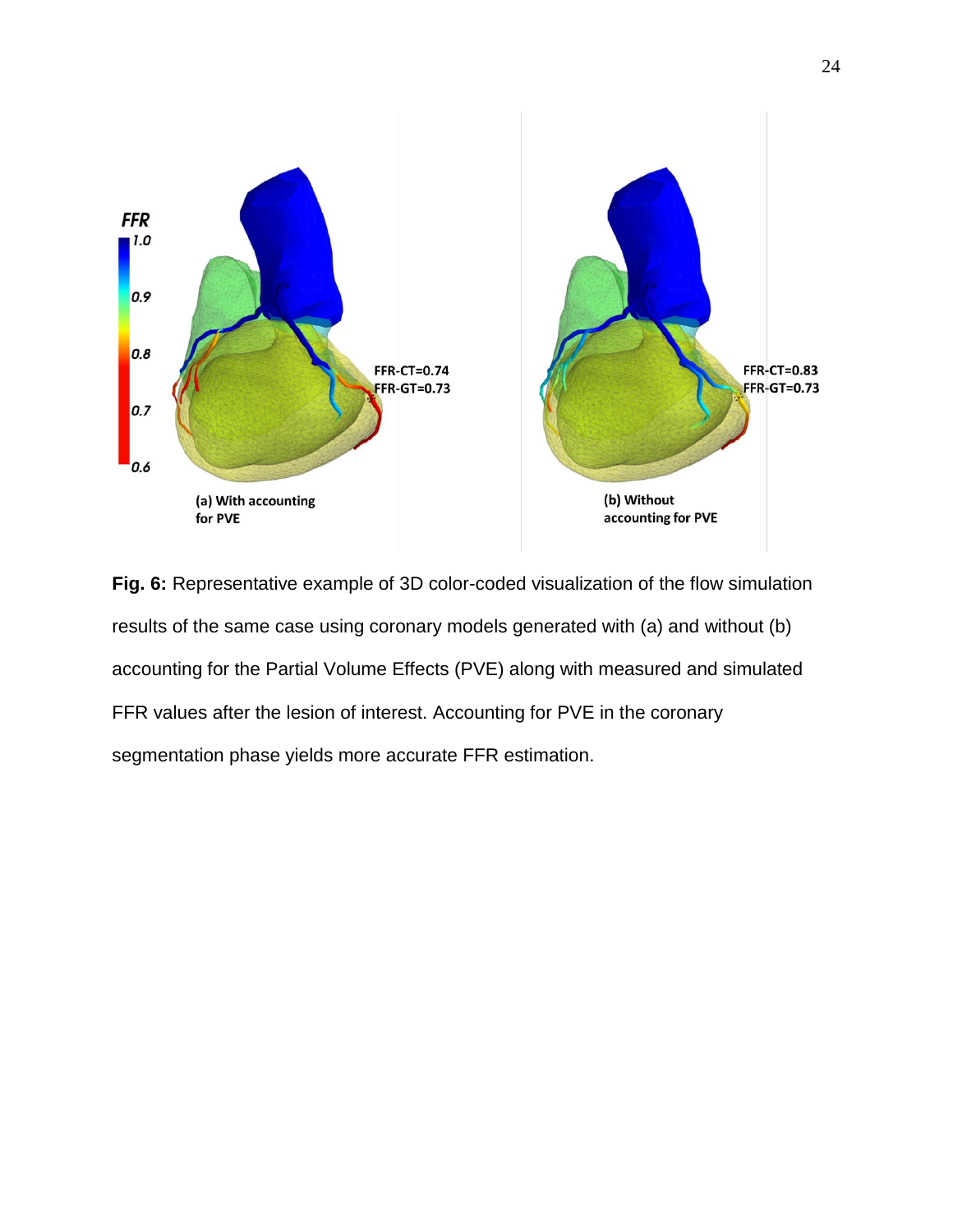Table 2 provides the summary statistics for the performance of CCTA based hemodynamic significance assessment using automatic coronary lumen segmentation with FFR≤0.8 as the reference for the entire set of coronary lesions. Integrating PVE analysis into automatic coronary lumen segmentation algorithm improved the specificity by 13.3% from 0.6 to 0.68 with the same sensitivity of 0.83. Also, accounting for PVE improved the area under the ROC curve for detecting hemodynamically significant CAD was improved from 0.76 to 0.8 compared to automatic segmentation without PVE analysis. The improvement in the AUC, however, did not reach the level of statistical significance (Delong's test<sup>29</sup>, p=0.22).

| significance for entire dataset (N=132).                       |             |             |          |                                 |                                 |                            |  |
|----------------------------------------------------------------|-------------|-------------|----------|---------------------------------|---------------------------------|----------------------------|--|
|                                                                | Sensitivity | Specificity | Accuracy | Negative<br>predictive<br>value | Positive<br>predictive<br>value | Area<br>under the<br>curve |  |
| Automatic segmentation<br>with accounting for PVE              | 0.83        | 0.68        | 0.74     | 0.88                            | 0.6                             | 0.8                        |  |
| Automatic segmentation<br>without accounting for<br><b>PVE</b> | 0.83        | 0.6         | 0.68     | 0.86                            | 0.54                            | 0.76                       |  |

**Table 2**: Summary statistics of flow simulation results with FFR≤0.8 as the reference for hemodynamic

Table 3 presents the summary statistics for the performance of CCTA based hemodynamic significance assessment using automatic coronary lumen segmentation with FFR≤0.8 as the reference for lesions classified as obstructive (CSA stenosis 50% to 90%)<sup>28</sup> as diagnosed on CCTA. Accounting for PVE during the automatic coronary lumen segmentation algorithm improved specificity by ~43% from 0.51 to 0.73 with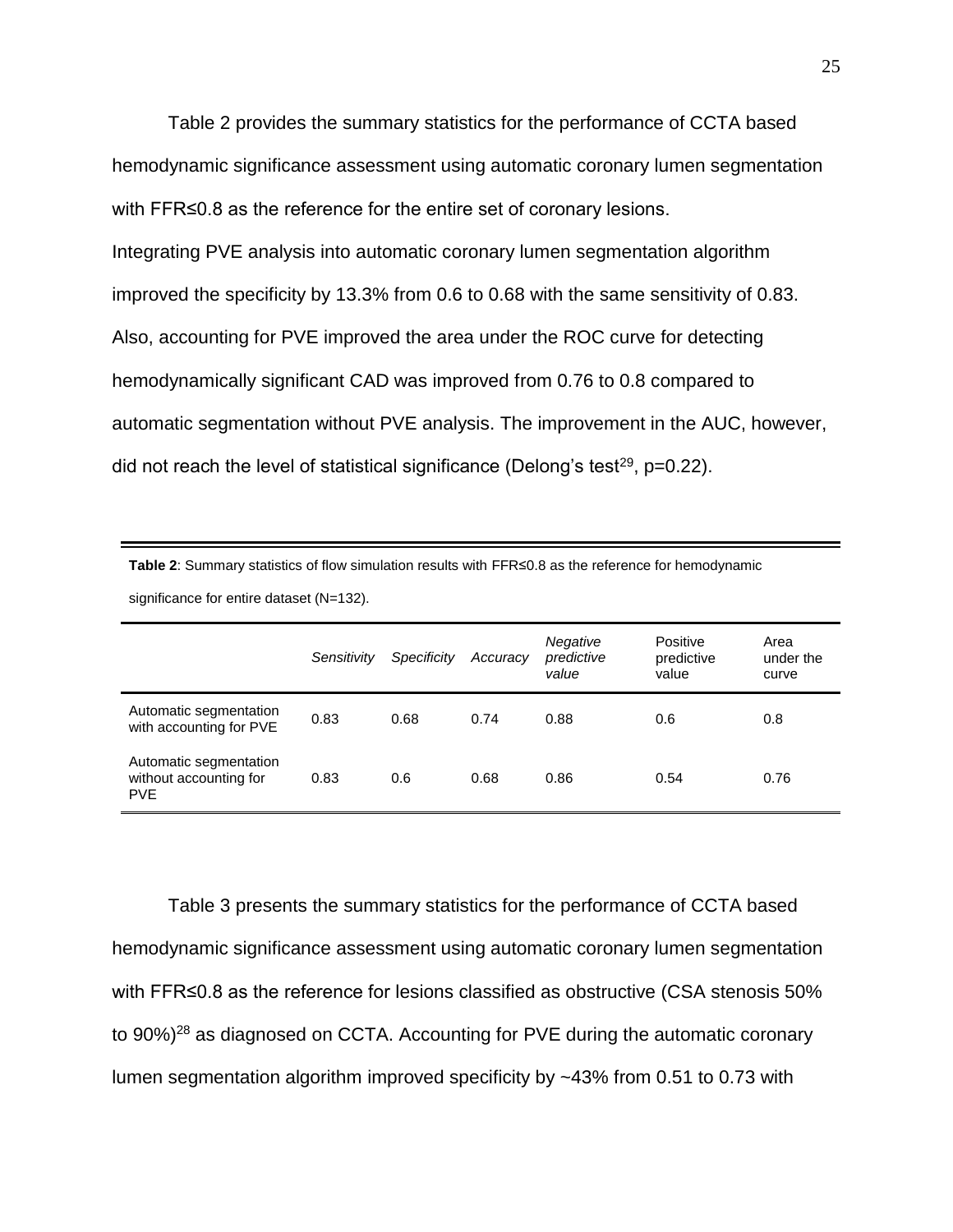same sensitivity of 0.83 and the area under the curve by ~14% from 0.69 to 0.79. The improvement in the AUC was statistically significant (N=76, Delong's test<sup>29</sup>, p=0.012).

**Table 3**: Summary statistics of flow simulation results with FFR≤0.8 as the reference for hemodynamic

significance for obstructive lesions (CSA stenosis: 50%-90%, N=76).

|                                                                | Sensitivity | Specificity | Accuracy | Negative<br>predictive<br>value | Positive<br>predictive<br>value | Area<br>under the<br>curve |
|----------------------------------------------------------------|-------------|-------------|----------|---------------------------------|---------------------------------|----------------------------|
| Automatic segmentation<br>with accounting for PVE              | 0.83        | 0.73        | 0.78     | 0.83                            | 0.73                            | 0.79                       |
| Automatic segmentation<br>without accounting for<br><b>PVE</b> | 0.83        | 0.51        | 0.66     | 0.78                            | 0.59                            | 0.69                       |

Fig. 7 presents the ROC curves for classifying coronary lesions as

hemodynamically significant based on the flow simulation results using the

automatically generated 3D models with and without accounting for PVE for the entire

dataset (a) and for obstructive lesions (b).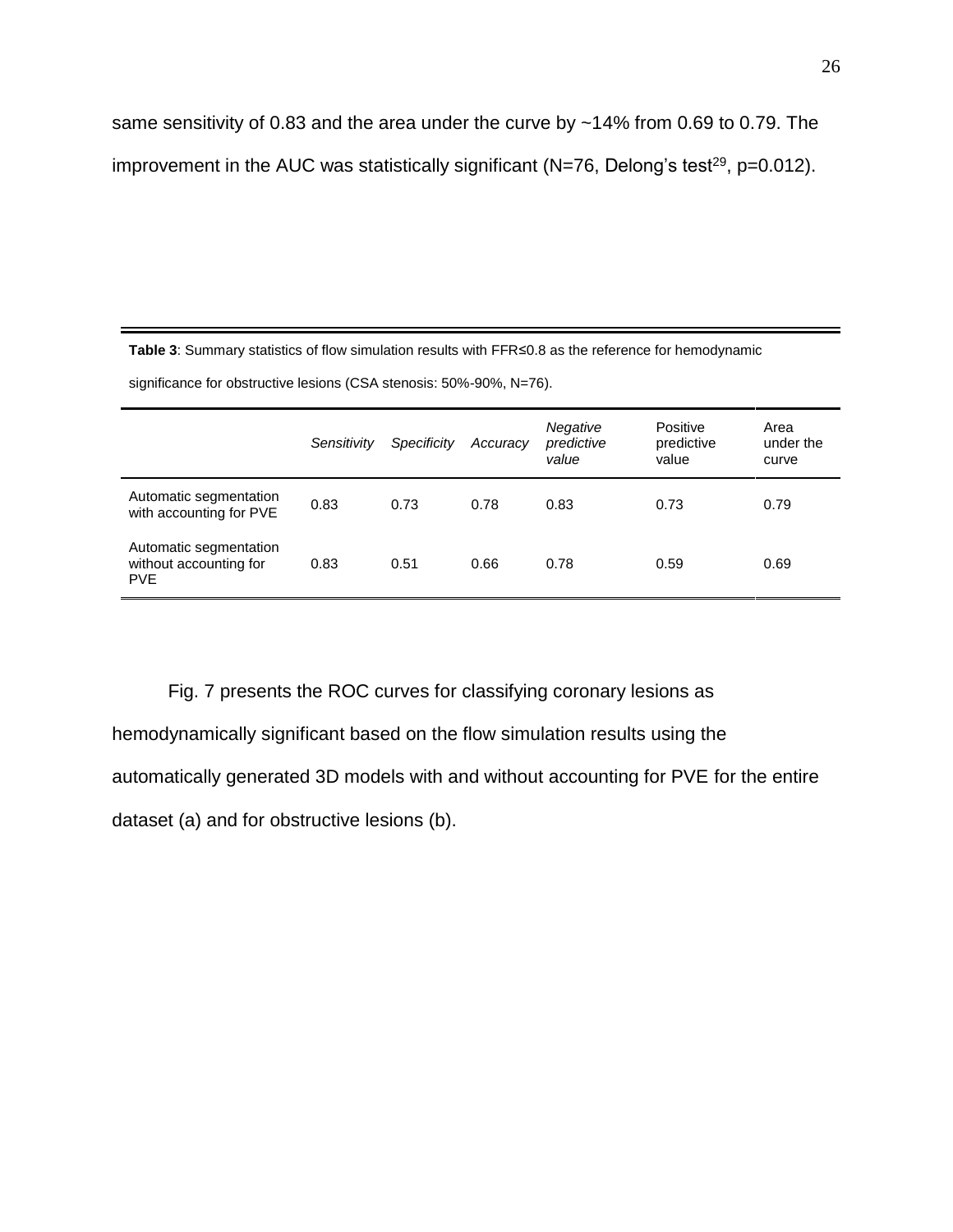

(a) Entire dataset (N=132)

(b) Obstructive lesions (N=76)

**Fig. 7:** ROC curves of cross-sectional area stenosis and flow simulation based on automatically generated 3D modes of the coronaries with and without accounting for the Partial Volume Effects (PVE) using invasive FFR≤0.8 as the reference for: (a) entire dataset, and (b) for lesions classified as obstructive (Cross Sectional Area (CSA) stenosis: 50%-90%).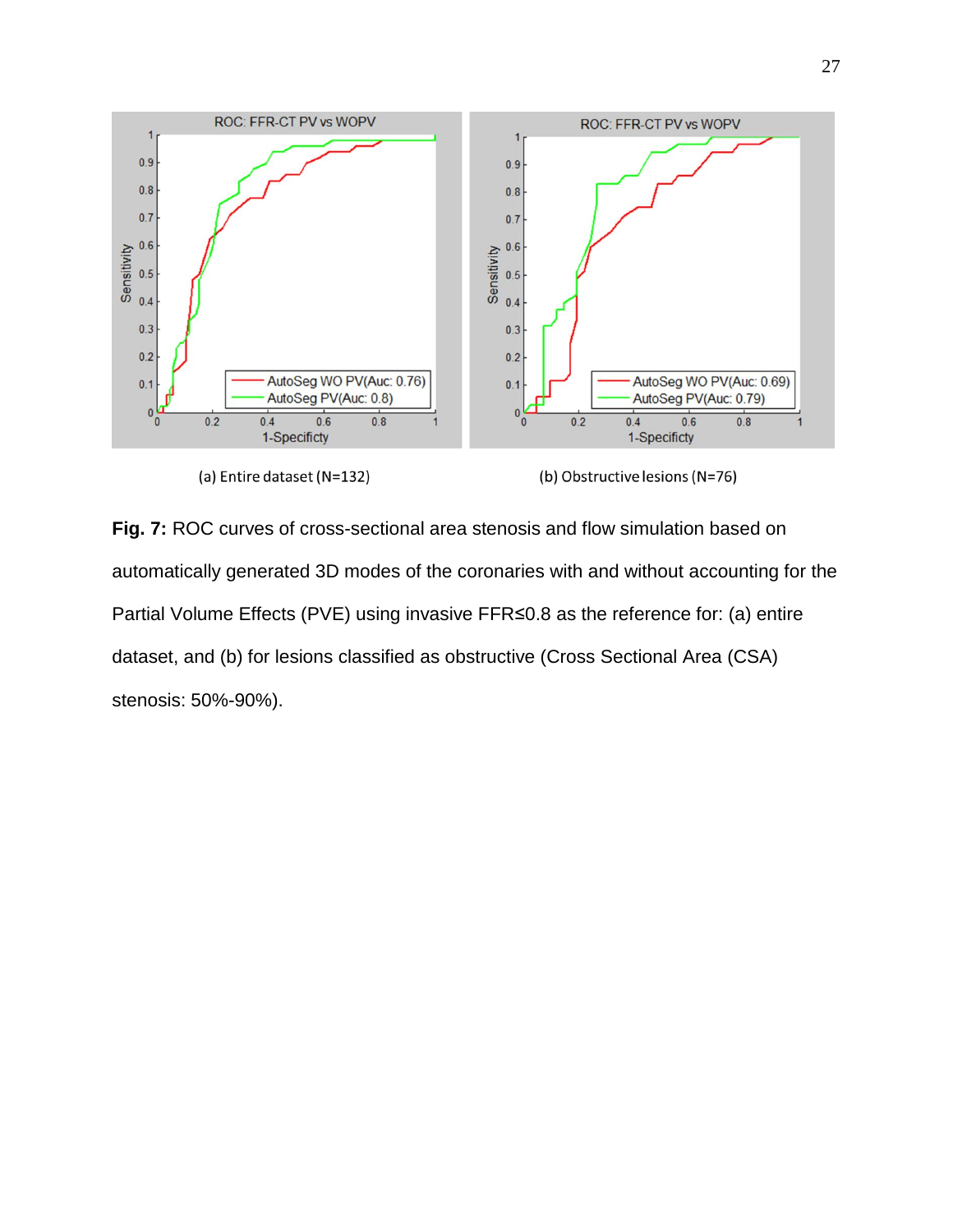# **4. Discussion:**

Our study demonstrates the importance of accounting for PVE in automatic coronary segmentation algorithms used to determine the hemodynamic significance of coronary artery stenosis by CCTA based on flow simulations. Quantitative analysis of the CAD from CCTA required both automatic extraction of the coronaries' centerlines $30-34$  and automatic segmentation of the coronaries lumen. Previous coronary lumen segmentation algorithm evaluation studies focused on the anatomical agreement between the automatic and manual segmentation. <sup>11</sup> The impact of accounting for PVE in automatic coronary lumen segmentation on functional assessment of coronary lesions, however, has not been previously explored.

In this work we have presented an algorithm for automatic coronary segmentation that accounts specifically for the PVE. Our algorithm detects locations potentially subjected to PVE by analyzing the intensity profile along the coronary centerline. Then, it incorporates this information into a machine-learning-based graph min-cut segmentation framework to obtain final 3D model of the coronary artery.

Our comparison with other previously published methods using the training data from the MICCAI 2012 evaluation framework show that our algorithm achieved the least maximal surface distance with a reduction of 38% for diseased segments and 40% for healthy segments. Both Dice and MSD measures are within the observer variability and comparable to previously published method of Mohr et al<sup>11</sup> using the same set of centerlines and slightly worse compared to Lugauer et al<sup>16</sup> which used a different set of centerlines as input . There was no substantial difference in performance of our method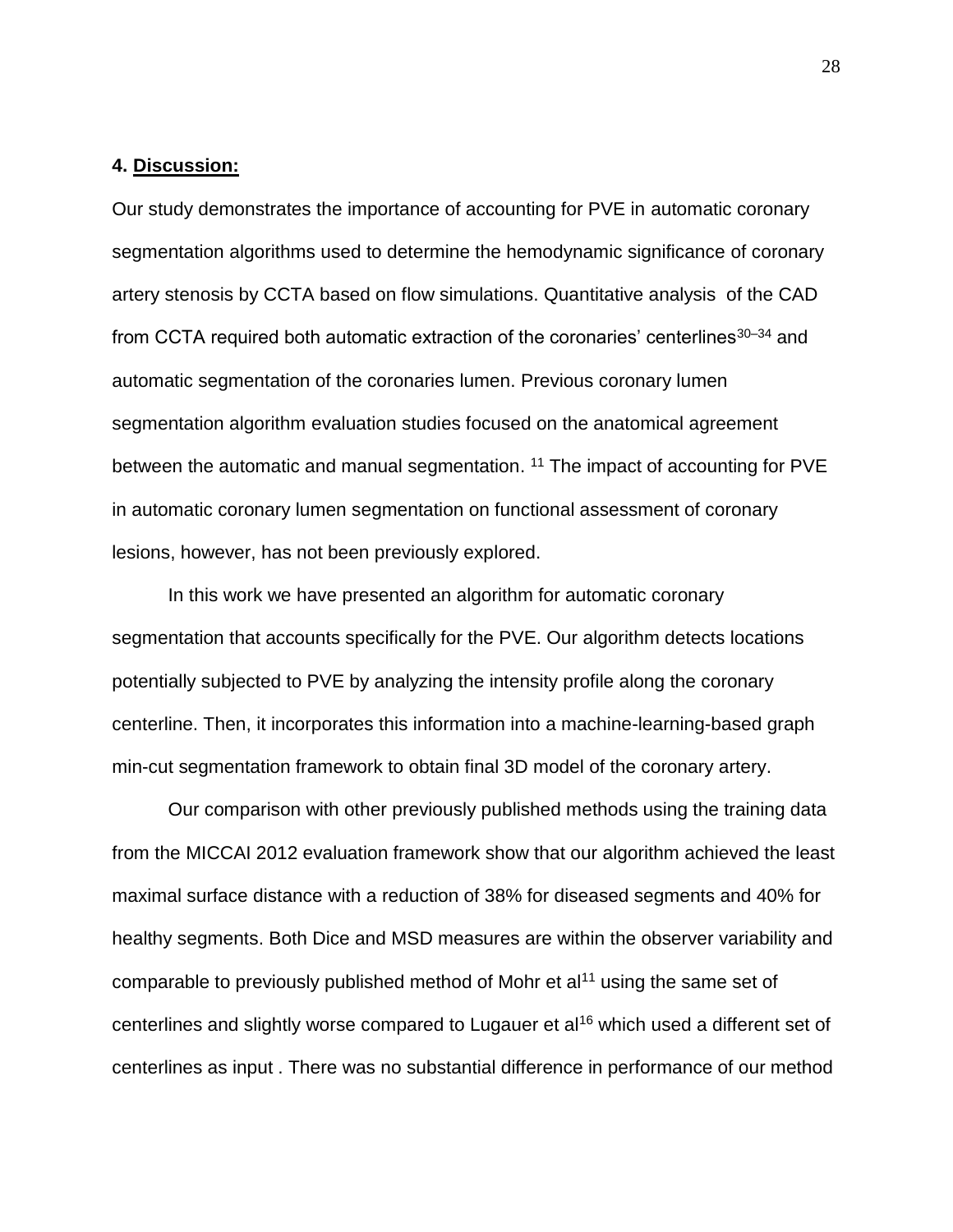with and without accounting for PVE by means of segmentation accuracy. This may be attributed to the relatively small number of regions which may affected by PVE as detected by our algorithm compared to the overall number of evaluated segments.

In contrast, our flow simulation results demonstrate first that accounting for PVE can improve the accuracy of flow-simulation based assessment of coronary lesions' hemodynamic significance by 13.3%. In addition, the specific analysis of our method on obstructive lesions suggests that assessing the hemodynamic significance of coronary lesions using 3D models generated automatically using our algorithm has the potential to reduce the number of patients who otherwise will be scheduled for an invasive exam based on their CCTA results. The accuracy was similar compared to previous work wherein 3D models were corrected manually in a time consuming process. While the improvement by means of AUC was statistically significant for obstructive lesions it did not reach the significant level for entire dataset of 132 lesions. However, it is important to note that in the region of clinical interest (i.e. specificity>0.8) the method with PVE improved substantially over the method without PVE even for the entire dataset. We hypothesize that the reduction is due to some false-positive identification of PVE that reduces the overall specificity for high sensitivity FFR-CT thresholds.

The flow simulation results in the current study are in agreement with previous results presented at the SPIE 2016 Medical Imaging meeting by Freiman et al<sup>20</sup> in which accounting for potential PVE in automatic coronary lumen segmentation improves the performance of coronary lesions' hemodynamic significance assessment from CCTA data.

29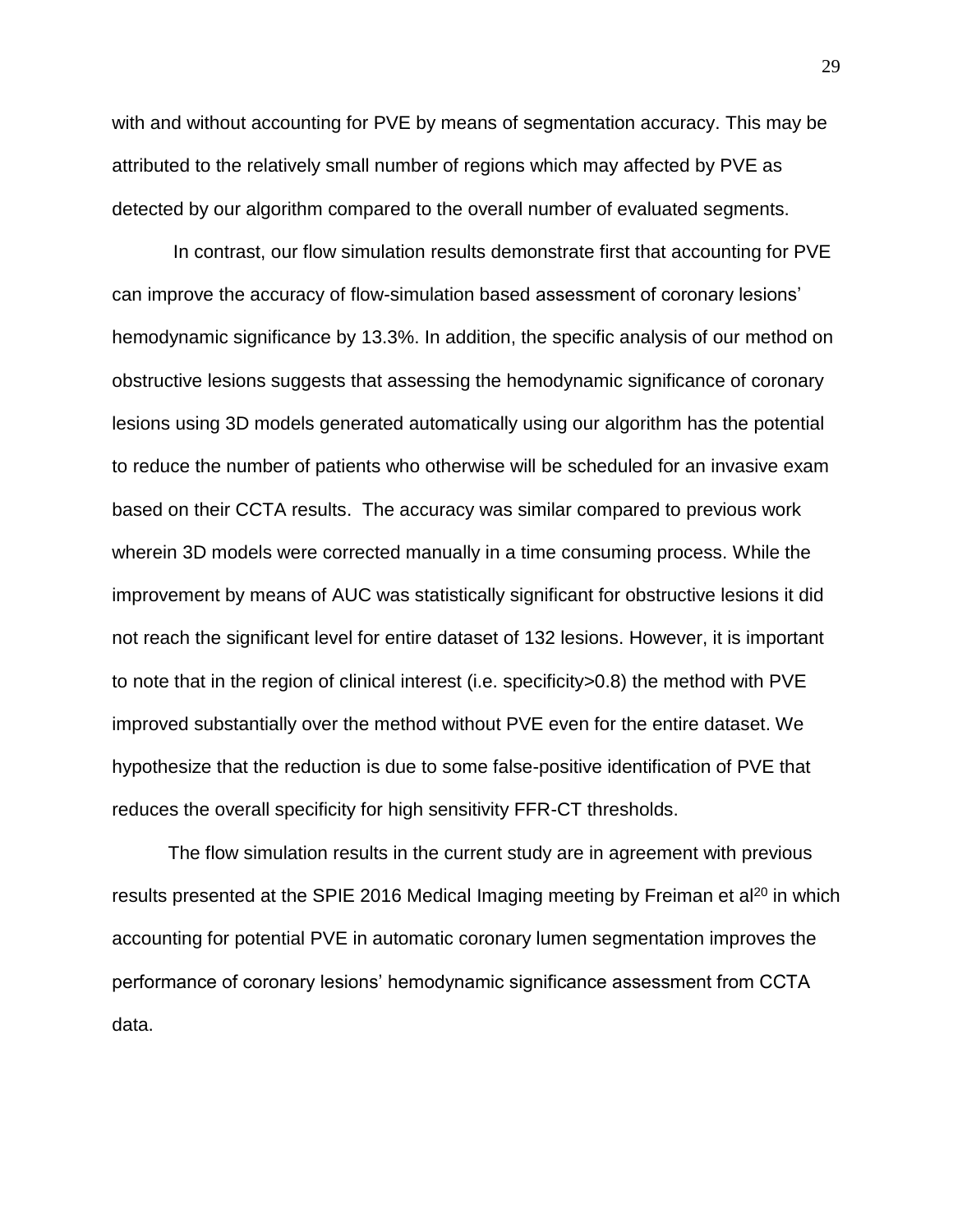Several differences between the works should be noted. First, the work presented at the SPIE evaluated the impact of accounting for PVE using a limited number of datasets compared to the current work which includes additional cases with challenging lesions. The additional cases reduce the overall magnitude of the impact of accounting for PVE in the lumen segmentation. Second, the Matlab® prototype of the lumen segmentation algorithm used for the work presented at the SPIE replaced by an improved C++ implementation to achieve better performance. Finally, in our work presented at the SPIE, we performed the flow simulations using a finite-elements approach to solve the governing flow equations on a 3D coronary tree volumetric polyhedral mesh as demonstrated by Taylor et al.<sup>35</sup> In the current work we solved the governing flow equations using the lumped parameter model (LM) approach of Nicksich et al. <sup>26</sup> which translated the vessel tree into a network with simple equations governing flow and friction in tubular structures to determine pressure drop. The LM approach is computationally less intensive and more robust compared to the finite-elements approach while maintaining the same level of accuracy. <sup>26</sup>

Our study has several limitations: First, while the segmentation accuracy study was performed on a publicly available database with CCTA data from different vendors, the flow simulation study was limited to datasets obtained with CT scanners from one vendor. A more comprehensive study including CCTA data acquired by scanners from multiple vendors is desired to assess the full potential of automatic coronary tree segmentation in assessing the hemodynamic significance of coronary lesions. Second, our algorithm assumes a correct centerline of the coronary artery as input. Our segmentation accuracy experiment using the MICCAI 2012 database show that using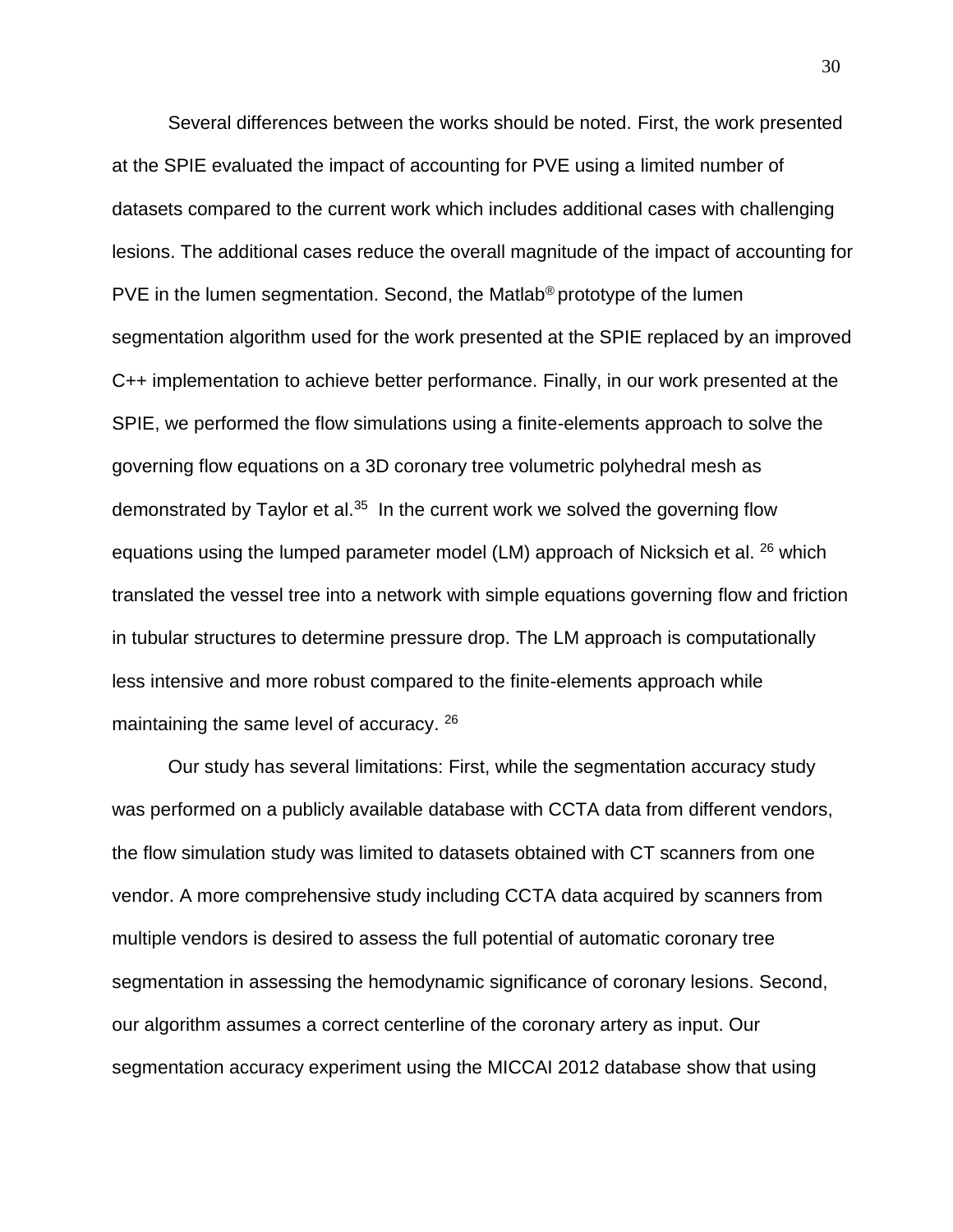automatically generated centerlines<sup>21</sup> as provided in this database is sufficient to obtain state-of-the art results using our method compared to other methods used the same centerlines<sup>11</sup>. However, the full impact of centerline extraction on the final goal of CCTA based hemodynamic significance assessment of CAD yet to be evaluated. Third, workflows for CCTA based hemodynamic significance assessment typically needs expert user interaction. Thus the added value of the coronary lumen segmentation that accounts for PVE should be further evaluated with expert corrections of the lumen contours where required to assess any further improvements in identifying lesions that are hemodynamically significant.

In conclusion, we have presented an automatic coronary lumen segmentation algorithm that accounts specifically for PVE. We have demonstrated the added value of accounting for PVE in assessing the hemodynamic significance of coronary lesions. The proposed algorithm has the potential to facilitate CCTA based hemodynamic significance assessment of CAD in clinical routine.

### **Disclosure of Conflicts of Interest:**

M.F., M.V. and L.G. are employees of Philips Healthcare. H.N., S.P. and H.S. are employees of Philips Research. P.D has no conflict of interest related to this contribution. P.M. has no conflict of interest related to this contribution.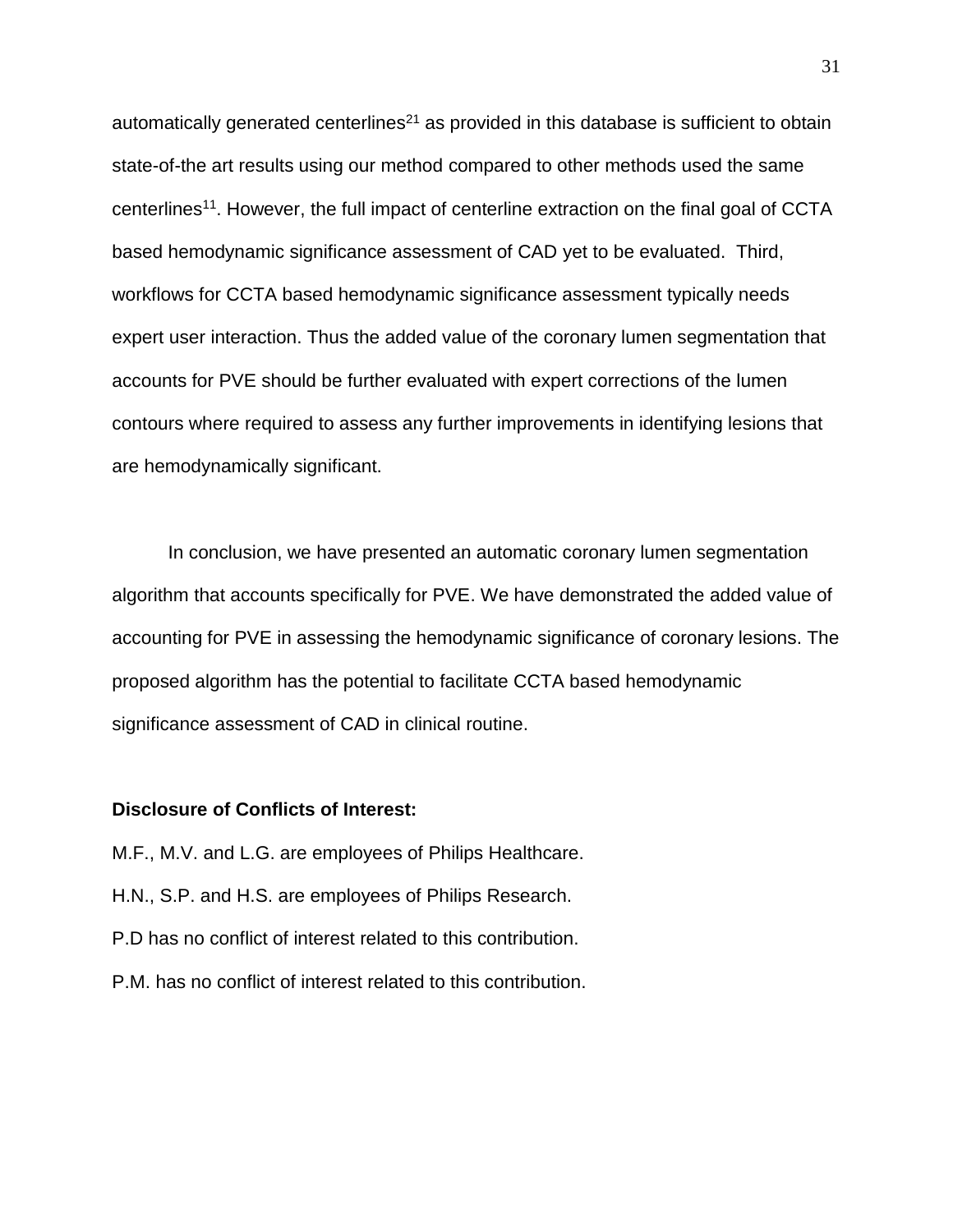# **References:**

- 1. Nowbar AN, Howard JP, Finegold JA, Asaria P, Francis DP. 2014 Global geographic analysis of mortality from ischaemic heart disease by country, age and income: Statistics from World Health Organisation and United Nations. *Int J Cardiol*. 2014;174(2):293-298. doi:10.1016/j.ijcard.2014.04.096.
- 2. Scot-heart T. CT coronary angiography in patients with suspected angina due to coronary heart disease (SCOT-HEART): an open-label, parallel-group, multicentre trial. *Lancet*. 2015;385(9985):2383-2391. doi:10.1016/S0140- 6736(15)60291-4.
- 3. Meijboom WB, Van Mieghem CAG, van Pelt N, et al. Comprehensive Assessment of Coronary Artery Stenoses. Computed Tomography Coronary Angiography Versus Conventional Coronary Angiography and Correlation With Fractional Flow Reserve in Patients With Stable Angina. *J Am Coll Cardiol*. 2008;52(8):636-643. doi:10.1016/j.jacc.2008.05.024.
- 4. Gonzalez JA, Lipinski MJ, Flors L, Shaw PW, Kramer CM, Salerno M. Metaanalysis of diagnostic performance of coronary computed tomography angiography, computed tomography perfusion, and computed tomographyfractional flow reserve in functional myocardial ischemia assessment versus invasive fractional flow reserve. *Am J Cardiol*. 2015;116(9):1469-1478. doi:10.1016/j.amjcard.2015.07.078.
- 5. Nørgaard BL, Leipsic J, Gaur S, et al. Diagnostic performance of non-invasive fractional flow reserve derived from coronary CT angiography in suspected coronary artery disease: The NXT trial. *J Am Coll Cardiol*. 2014;63(12):1145-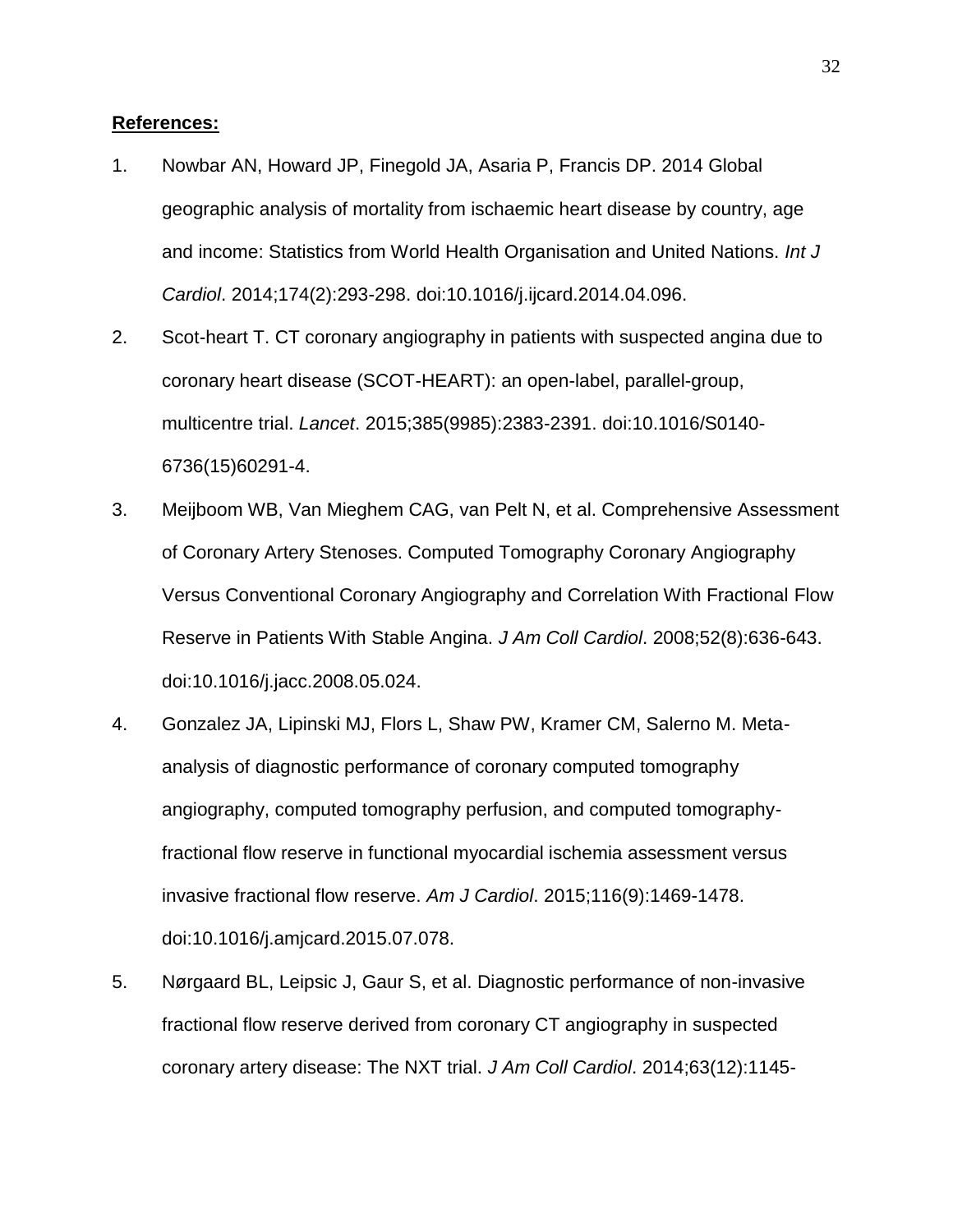1155. doi:10.1016/j.jacc.2013.11.043.

- 6. Min JK, Taylor CA, Achenbach S, et al. Noninvasive fractional flow reserve derived from coronary CT angiography clinical data and scientific principles. *JACC Cardiovasc Imaging*. 2015;8(10):1209-1222. doi:10.1016/j.jcmg.2015.08.006.
- 7. Min JK, Leipsic J, Pencina MJ, et al. Diagnostic accuracy of fractional flow reserve from anatomic CT angiography. *Jama*. 2012;308(12):1237-1245. doi:10.1001/2012.jama.11274.
- 8. Coenen A, Lubbers MM, Kurata A, et al. Fractional flow reserve computed from noninvasive CT angiography data: diagnostic performance of an on-site clinicianoperated computational fluid dynamics algorithm. *Radiology*. 2015;274(3):674- 683. doi:10.1148/radiol.14140992.
- 9. Kirbas, C. Quek F. A review of vessel extraction techniques and algorithms. *Comput Surv*. 2004;36(2):81-121. doi:10.1145/1031120.1031121.
- 10. Lesage D, Angelini ED, Bloch I, Funka-Lea G. A review of 3D vessel lumen segmentation techniques: Models, features and extraction schemes. *Med Image Anal*. 2009;13(6):819-845. doi:10.1016/j.media.2009.07.011.
- 11. Kirişli HA, Schaap M, Metz CT, et al. Standardized evaluation framework for evaluating coronary artery stenosis detection, stenosis quantification and lumen segmentation algorithms in computed tomography angiography. *Med Image Anal*. 2013;17(8):859-876. doi:10.1016/j.media.2013.05.007.
- 12. Coronary Artery Stenoses Detection and Quantification Evaluation Framework. http://coronary.bigr.nl/stenoses/.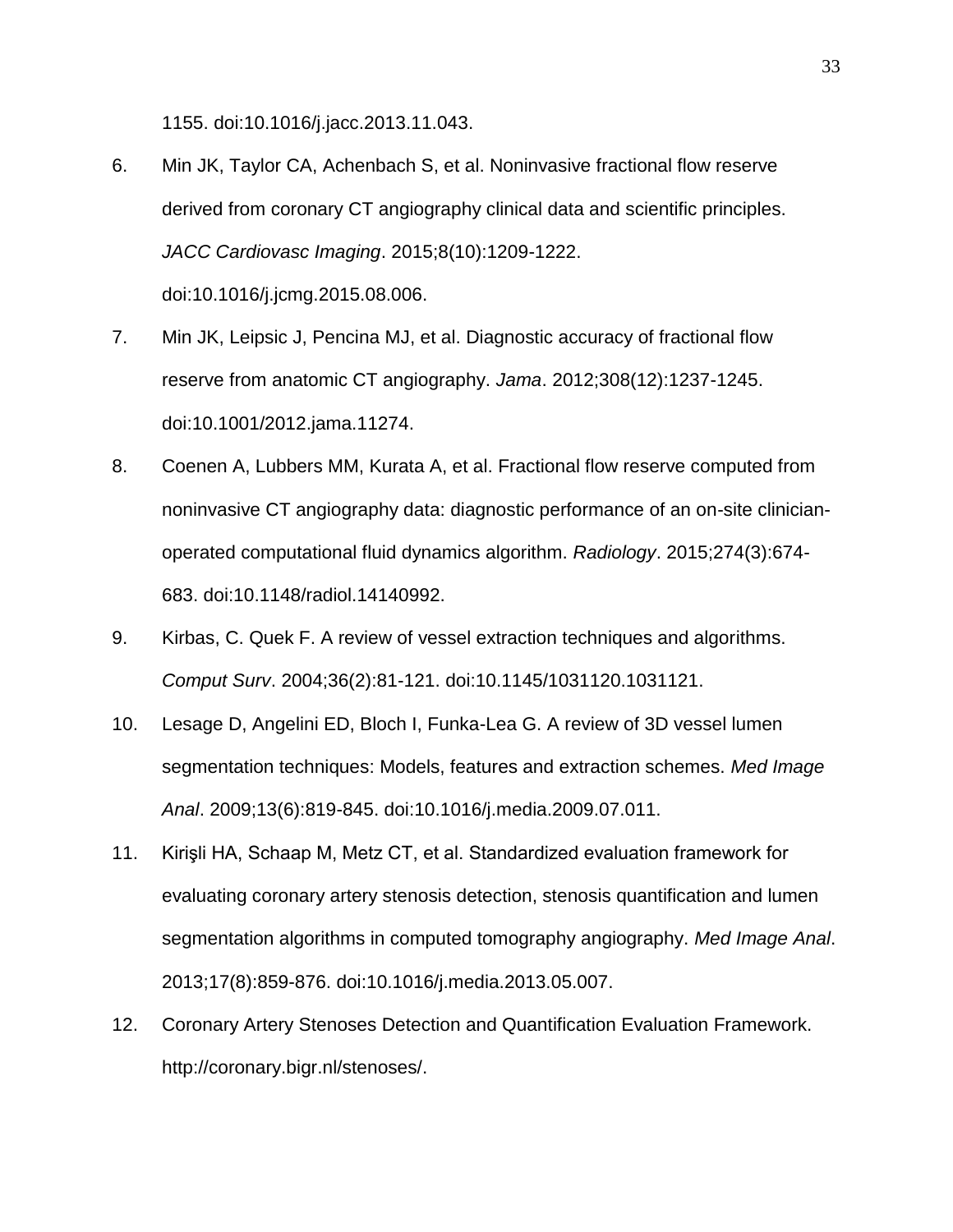- 13. Li KLK, Wu XWX, Chen DZ, Sonka M. Globally optimal segmentation of interacting surfaces with geometric constraints. *Proc 2004 IEEE Comput Soc Conf Comput Vis Pattern Recognition, 2004 CVPR 2004*. 2004;1:0-5. doi:10.1109/CVPR.2004.1315059.
- 14. Veni G, Fu Z, Awate SP, Whitaker RT. Bayesian Segmentation of Atrium Wall Using Globally-Optimal Graph Cuts on 3D Meshes. In: Gee JC, Sarang J, Kilian MP, Wells WM, Zöllei L, EDS. *Inf Process Med Imaging*. *LNCS, Vol.* 7917. Springer-Verlag Berlin, Heidelberg; 2013:656–667. doi: 10.1007/978-3-642- 38868-2\_55
- 15. Lugauer F, Zhang J, Zheng Y, Hornegger J, Kelm BM. Improving accuracy in coronary lumen segmentation via explicit calcium exclusion, learning-based ray detection and surface optimization. *SPIE Med Imaging*. 2014;9034:90343U-90343U-10. doi:10.1117/12.2043238.
- 16. Lugauer F, Zheng Y, Hornegger J, Kelm BM. Precise lumen segmentation in coronary computed tomography angiography. In: [Menze](http://link.springer.com/search?facet-creator=%22Bjoern+Menze%22) B, Langs G, Montillo A, et al, eds. *Medical Computer Vision: Algorithms for Big Data LNCS, Vol.* 8848. Springer-Verlag Berlin, Heidelberg; 2014:137–147. doi:10.1007/978-3-319-13972- 2\_13.
- 17. Sato Y, Yamamoto S, Tamura S. Accurate Quantification of Small-Diameter Tubular Structures in Isotropic CT Volume Data Based on Multiscale Line Filter Responses. In: Barillot C, Haynor DR, and Hellier P, eds. *Medical Image Computing and Computer-Assisted Intervention -- MICCAI 2004: 7th International Conference, LNCS, Vol.* 3216. Springer International Publishing; 2004:508-515.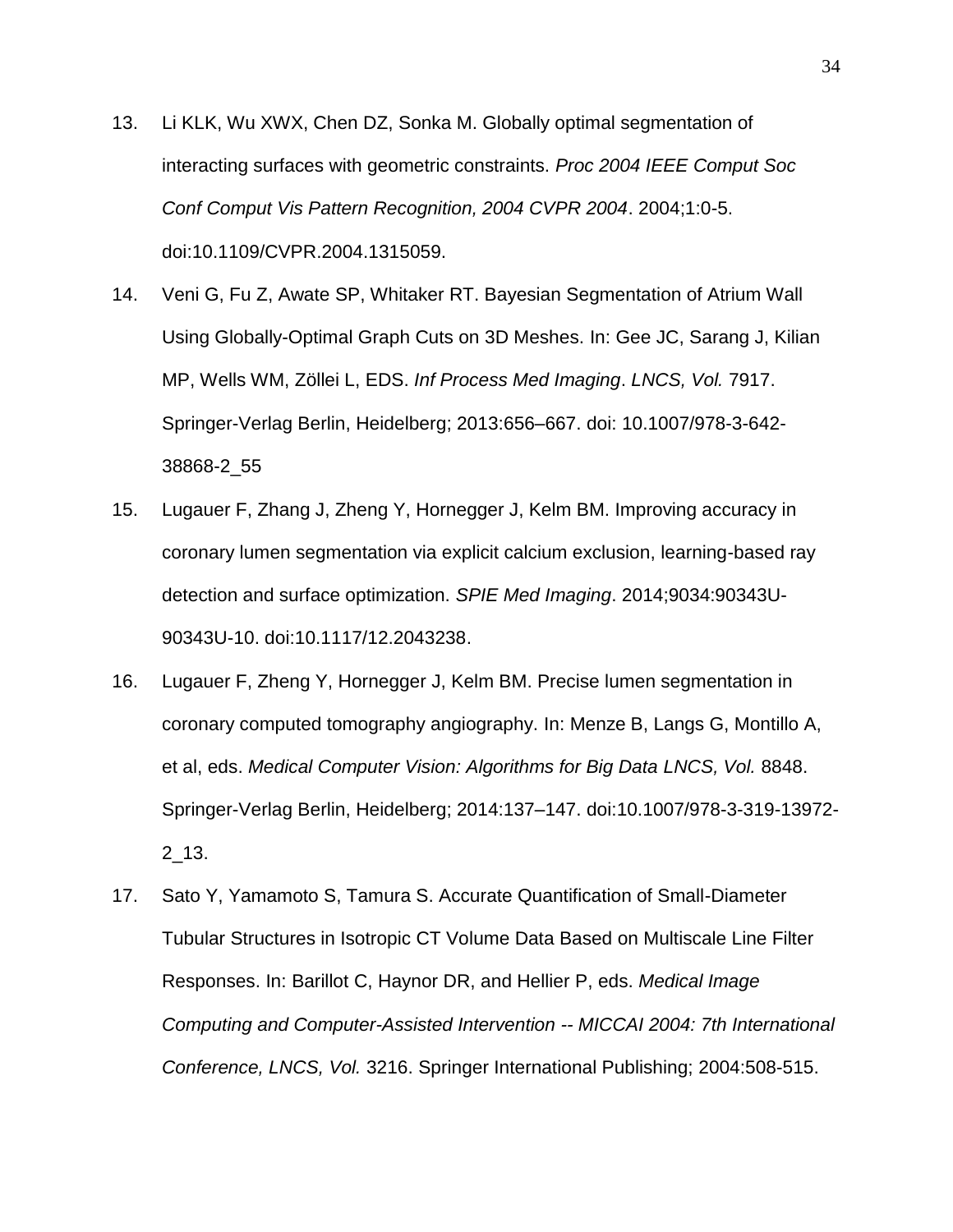doi: 10.1007/978-3-540-30135-6\_62.

- 18. Prevrhal S, Fox JC, Shepherd JA, Genant HK. Accuracy of CT-based thickness measurement of thin structures: modeling of limited spatial resolution in all three dimensions. *Med Phys*. 2003;30(1):1-8. doi:10.1118/1.1521940.
- 19. Varma JK, Subramanyan K, Durgan J. Full width at half maximum as a measure of vessel diameter in computed tomography angiography. In: Vol 5372. ; 2004:447-454. http://dx.doi.org/10.1117/12.535642.
- 20. Freiman M, Lamash Y, Gilboa G, et al. Automatic coronary lumen segmentation with partial volume modeling improves lesions' hemodynamic significance assessment. In: *SPIE Medical Imaging*. ; 2016:978403. http://dx.doi.org/10.1117/12.2209476
- 21. Goldenberg R, Eilot D, Begelman G, Walach E, Ben-Ishai E, Peled N. Computeraided simple triage (CAST) for coronary CT angiography (CCTA). *Int J Comput Assist Radiol Surg*. 2012;7(6):819-827. doi:10.1007/s11548-012-0684-7.
- 22. Shahzad R, Kirişli H, Metz C, et al. Automatic segmentation, detection and quantification of coronary artery stenoses on CTA. *Int J Cardiovasc Imaging*. 2013:1847-1859. doi:10.1007/s10554-013-0271-1.
- 23. Cover T, Hart P. Nearest neighbor pattern classification. *IEEE Trans Inf Theory*. 1967;13(1):21-27. doi:10.1109/TIT.1967.1053964.
- 24. Muja M, Lowe DG. Fast Approximate Nearest Neighbors with Automatic Algorithm Configuration. *Int Conf Comput Vis Theory Appl (VISAPP '09)*. 2009:1-10. doi:10.1.1.160.1721.
- 25. Boykov Y, Funka-Lea G. Graph cuts and efficient N-D image segmentation. *Int J*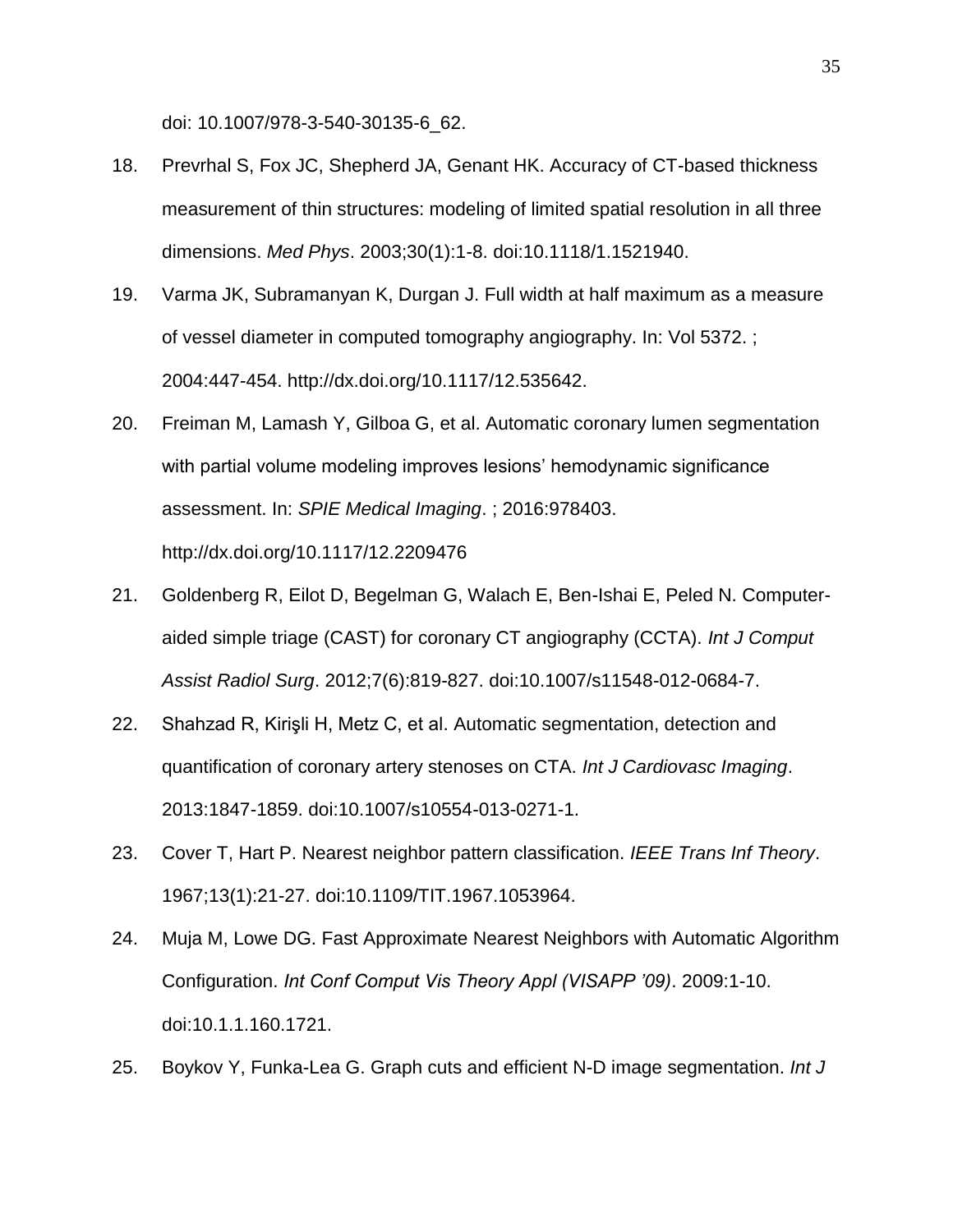*Comput Vis*. 2006;70(2):109-131. doi:10.1007/s11263-006-7934-5.

- 26. Nickisch H, Lamash Y, Prevrhal S, et al. Learning Patient-Specific Lumped Models for Interactive Coronary Blood Flow Simulations. In: Navab N, Hornegger J, Wells MW, Frangi FA, eds. *Medical Image Computing and Computer-Assisted Intervention -- MICCAI 2015: 18th International Conference, LNCS, Vol. 9350*. Springer-Verlag Berlin, Heidelberg; 2015:433-441. doi:10.1007/978-3-319-24571- 3\_52.
- 27. Huo Y, Kassab GS. Intraspecific scaling laws of vascular trees. *J R Soc Interface*. 2012;9(66):190-200. doi:10.1098/rsif.2011.0270.
- 28. Kruk M, Wardziak Ł, Demkow M, et al. Workstation-Based Calculation of CTA-Based FFR for Intermediate Stenosis. *JACC Cardiovasc Imaging*. 2016;9(6):690- 699. doi:10.1016/j.jcmg.2015.09.019.
- 29. Delong ER, DeLong DM, Clarke-Pearson DL. Comparing the areas under two or more correlated receiver operating characteristic curves: a nonparametric approach. *Biometrics*. 1988;44(3):837-845. doi:10.2307/2531595.
- 30. Ecabert O, Peters J, Walker MJ, et al. Segmentation of the heart and great vessels in CT images using a model-based adaptation framework. *Med Image Anal*. 2011;15(6):863-876. doi:10.1016/j.media.2011.06.004.
- 31. Ecabert O, Peters J, Schramm H, et al. Automatic model-based segmentation of the heart in CT images. *IEEE Trans Med Imaging*. 2008;27(9):1189-1202. doi:10.1109/TMI.2008.918330.
- 32. Freiman M, Joskowicz L, Broide N, et al. Carotid vasculature modeling from patient CT angiography studies for interventional procedures simulation. *Int J*